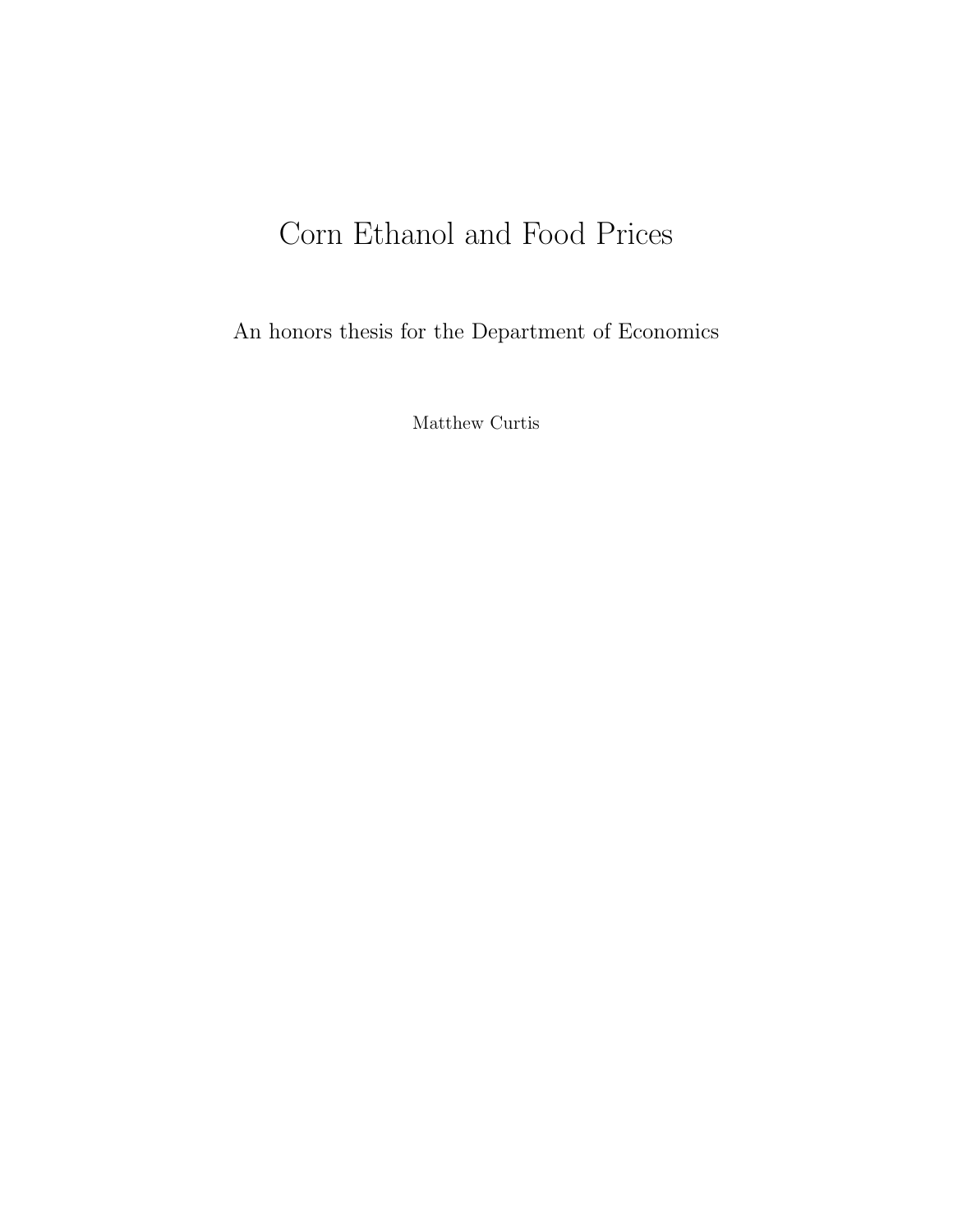### Contents

|                |       | 1 Introduction                                         | $\overline{4}$ |
|----------------|-------|--------------------------------------------------------|----------------|
| $\bf{2}$       |       | <b>Background</b>                                      | 6              |
| 3              |       | <b>Literature Review</b>                               | 11             |
|                | 3.1   | Models of Supply and Demand: Two-stage least squares   | 14             |
|                | 3.2   | Models of Supply and Demand: Three-stage least squares | 16             |
| $\overline{4}$ | Data  |                                                        | 18             |
|                | 4.1   |                                                        | 18             |
|                |       | 4.1.1                                                  | 18             |
|                |       | 4.1.2                                                  | 19             |
|                | 4.2   |                                                        | 20             |
|                |       | 4.2.1                                                  | 20             |
|                |       | 4.2.2                                                  | 20             |
|                | 4.3   |                                                        | 21             |
|                |       | 4.3.1                                                  | 21             |
|                |       | 4.3.2                                                  | 21             |
|                | 4.4   |                                                        | 21             |
|                |       | 4.4.1                                                  | 21             |
|                |       | 4.4.2                                                  | 22             |
| 5 <sup>5</sup> | Model |                                                        | 23             |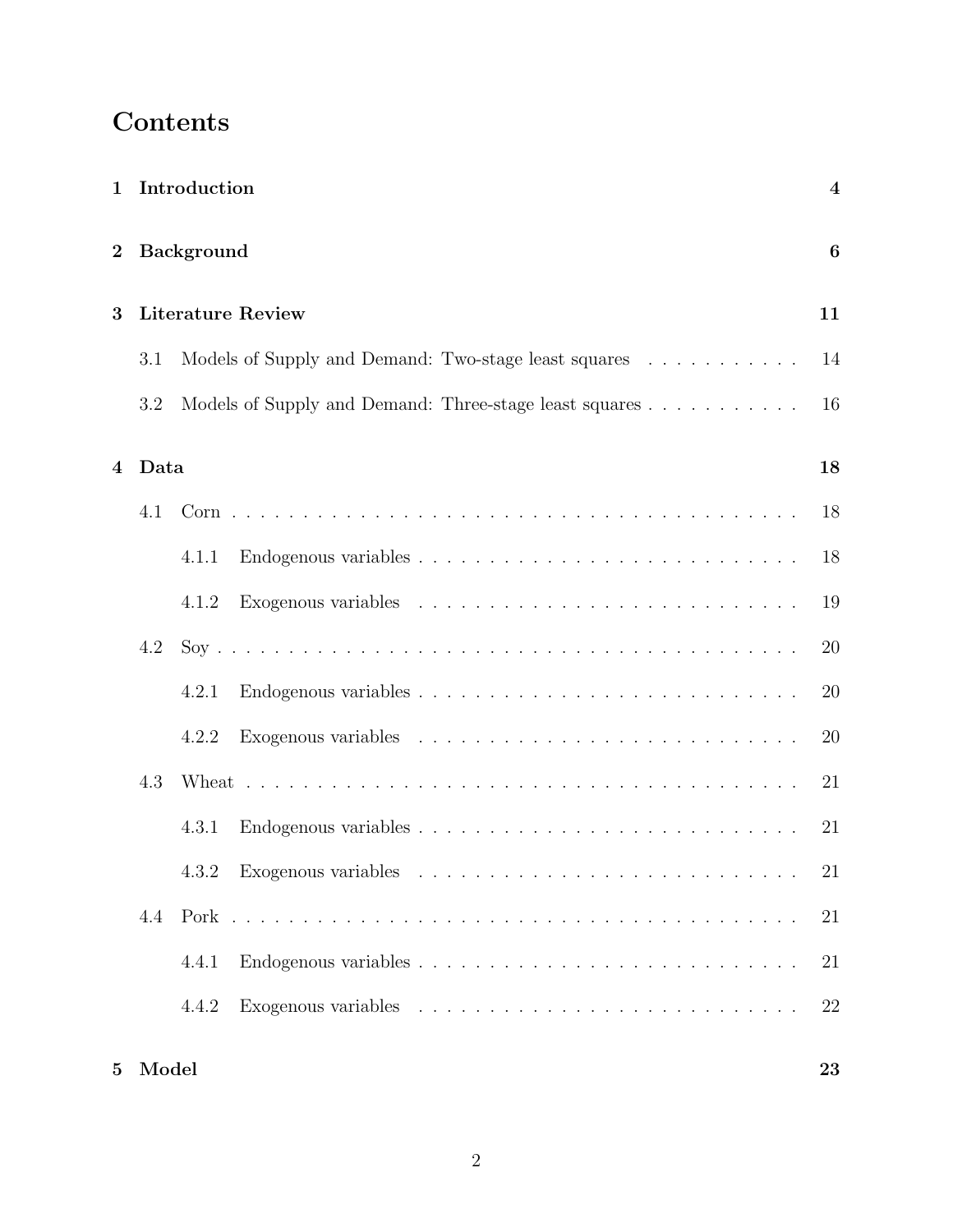| 27 |
|----|
|    |

|       | 6.1 |                                                  | 27 |
|-------|-----|--------------------------------------------------|----|
|       | 6.2 |                                                  | 27 |
|       | 6.3 |                                                  | 27 |
|       | 6.4 |                                                  | 28 |
|       | 6.5 |                                                  | 28 |
|       | 6.6 |                                                  | 28 |
|       | 6.7 |                                                  | 28 |
|       | 6.8 |                                                  | 29 |
| $7\,$ |     | Conclusion                                       | 30 |
| 8     |     | <b>Works Cited</b>                               | 32 |
| 9     |     | Bibliography                                     | 34 |
|       |     | 10 Appendix                                      | 36 |
|       |     | 10.1 Graph 1: Ethanol as Percent of Corn Crop    | 36 |
|       |     |                                                  | 36 |
|       |     |                                                  | 37 |
|       |     |                                                  | 37 |
|       |     | 10.5 Graph 5: Food Prices and Ethanol Production | 38 |
|       |     |                                                  | 39 |
|       |     |                                                  | 40 |
|       |     |                                                  | 41 |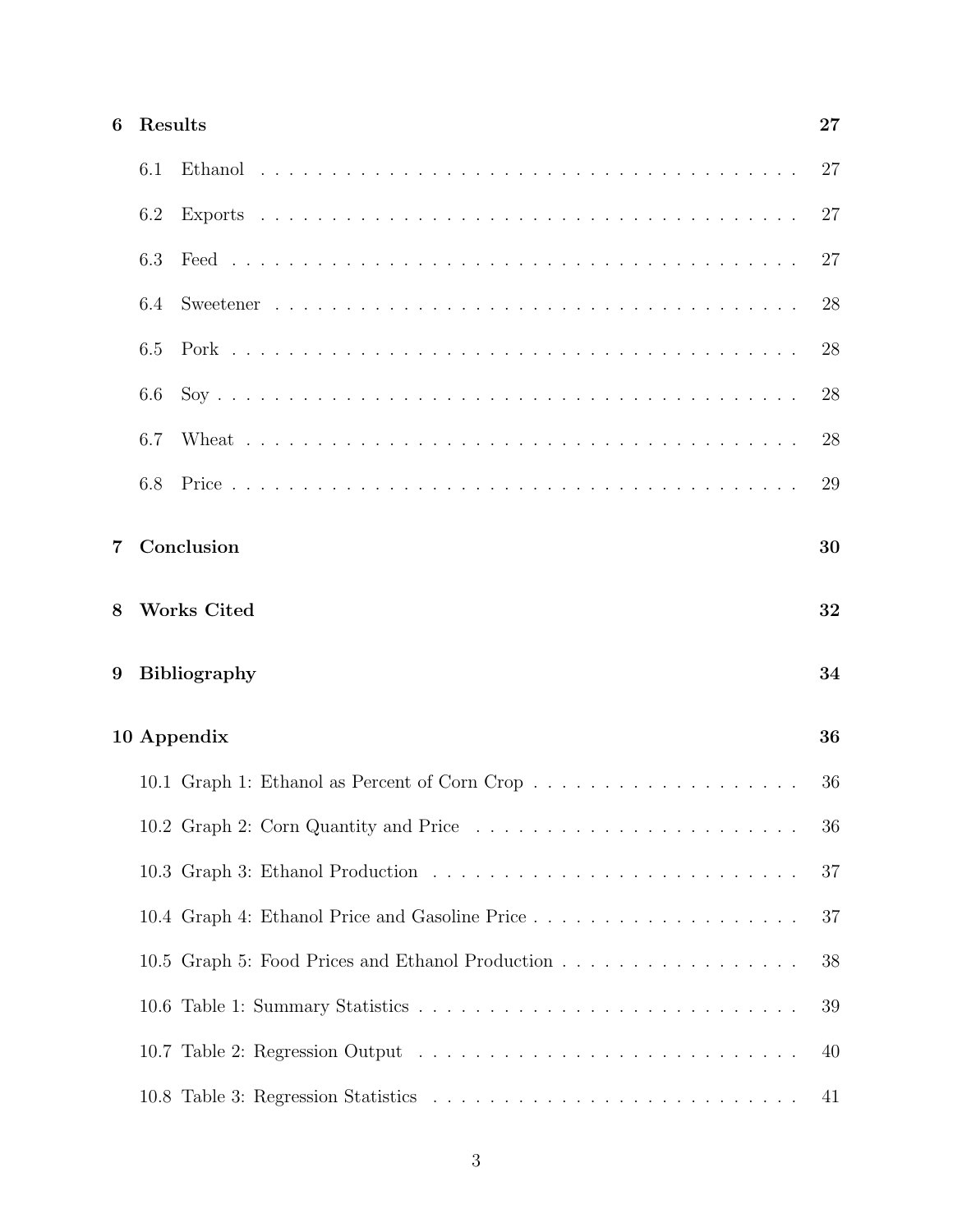|--|--|--|--|--|--|--|--|--|--|--|--|--|--|--|--|--|--|--|--|--|--|--|--|--|--|--|--|--|--|--|--|--|

### 1 Introduction

Ethanol policy is a complicated issue. There are many environmental, political, and economic consequences of ethanol subsidy. This paper does not aim to fully analyze the costs and benefits of ethanol policy. Comparing the value of fuel independence, environmental benefits, increasing food prices, and the relative welfare of farmers is at least a cost benefit analysis problem if not a political question. Neither does this paper aim to predict the future impacts of these policies. Rather, it aims to investigate the historic link between ethanol production and food prices within the US market. The interactions between food and ethanol and food markets are complicated and suffer from numerous identification problems. However, if ethanol policy is to be considered in a rational manner, it is useful to try to attempt to estimate its effects on food prices.

Ethanol has been diverting an increasingly large percentage of the corn crop from food use to fuel production (see Graph 1). This ethanol boom has been supported by numerous government policies, including several key ones starting in 2005. This rapid If corn's supply is perfectly elastic, we expect to see an increase only in corn quantity. If corn's supply is perfectly inelastic, we expect to see an increase in corn price. If it is somewhere in the middle, we expect to see an increase in both (see Graph 2).

This paper attempts to evaluate the impact on food prices by the development of the corn ethanol industry as well as various ethanol promoting policies. There are many possible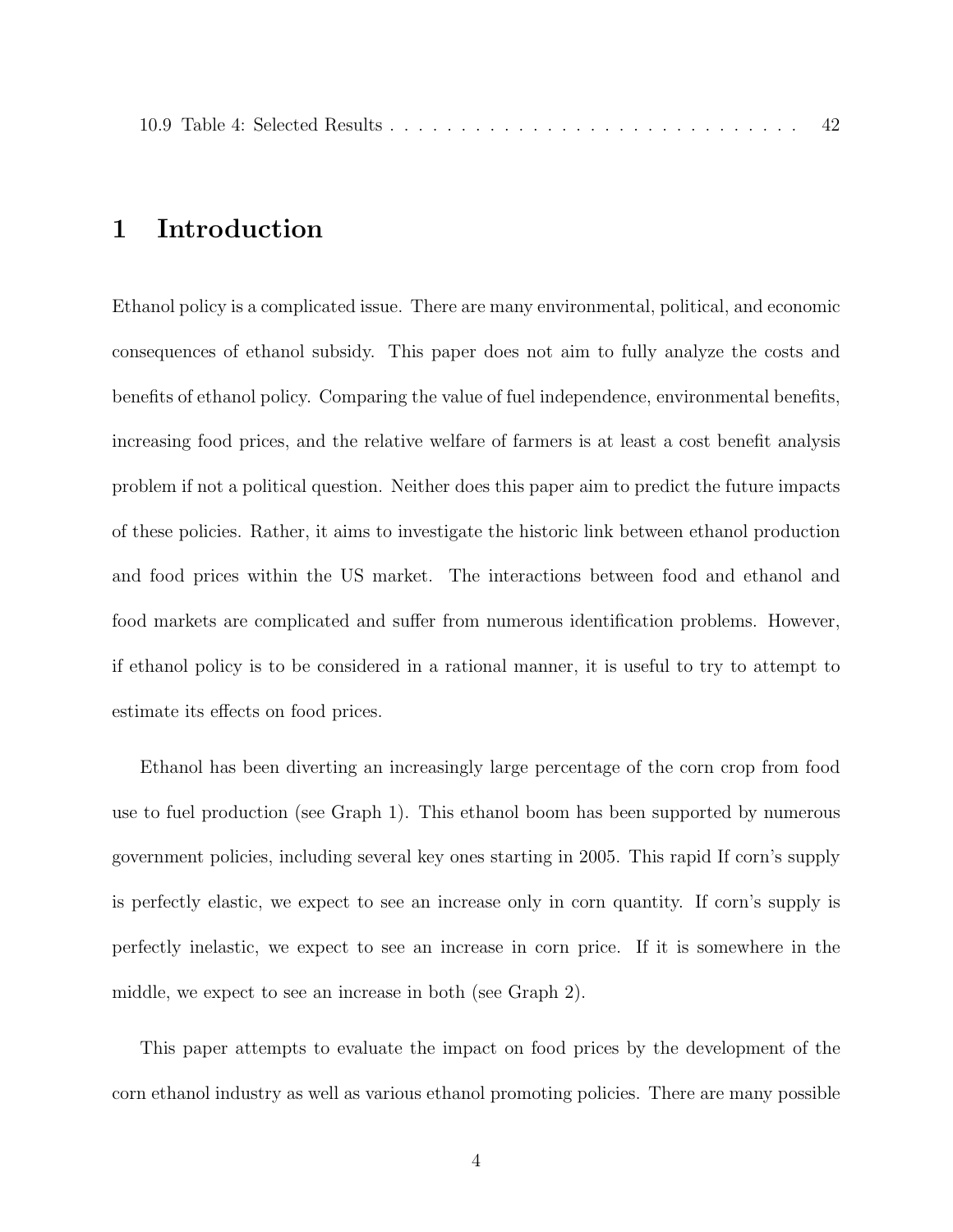approaches to analyzing ethanol's effects on food prices. As outlined in the Literature Review, there have been many various attempts to model the effect. This paper aims to analyze the effects by constructing a model of supply and demand for several foodstuffs and ethanol based on historical data. It uses three stage least squares estimators to estimate this model and find the relevant price elasticities. This paper will discuss the relevant literature, give an overview of relevant data, explain the theoretical model it uses, and present its results. Finally, it will discuss possible implications of the results.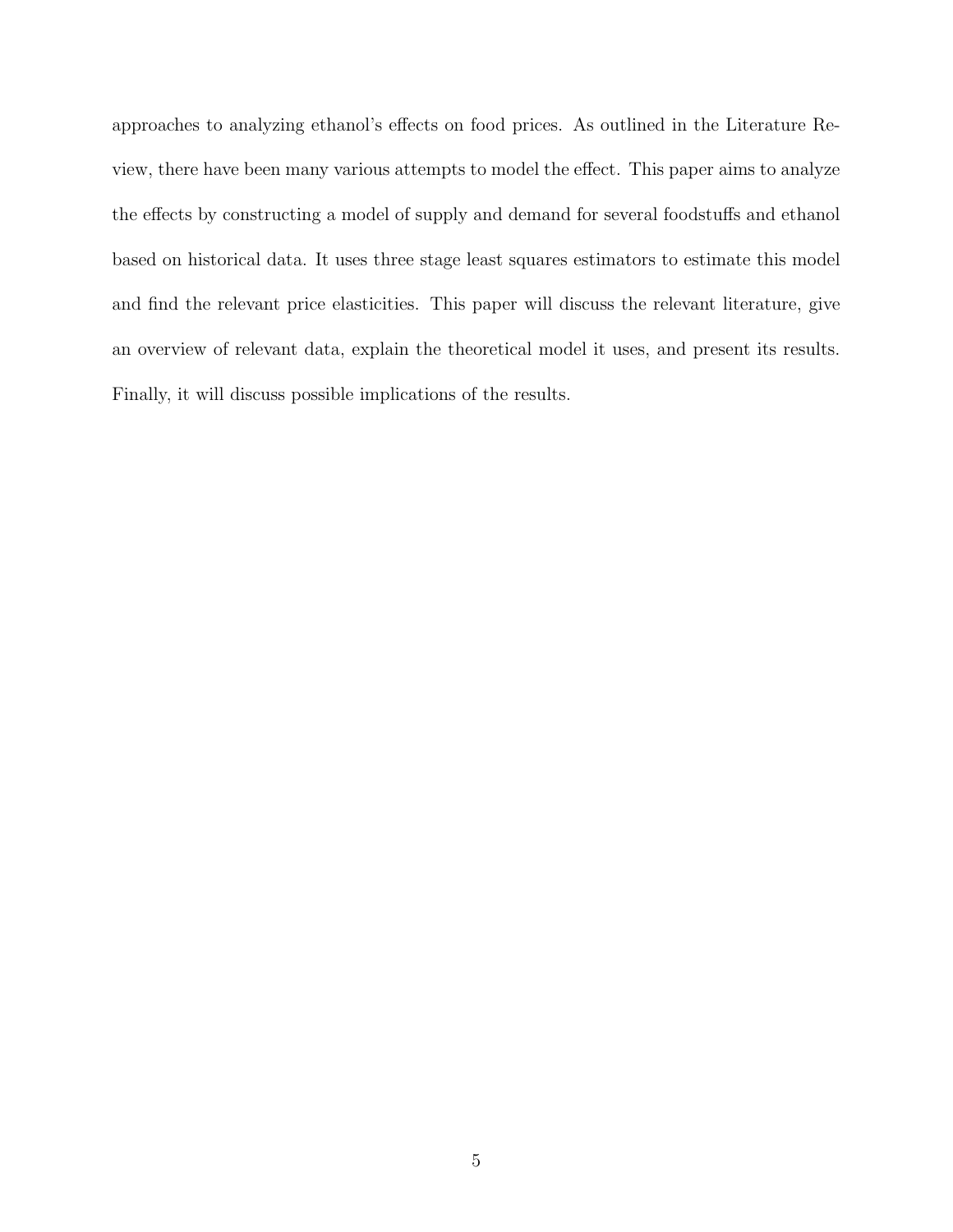### 2 Background

In the recent search for renewable energy sources, ethanol has emerged as a front runner. It has many desirable traits as a fuel. Ethanol is a liquid fuel that can be easily used by combustion engines. Standard petroleum burning combustion engines can handle a mixture of up to 15 percent corn ethanol by volume. Since ethanol is less energy dense than petroleum, exceeding this blend ratio requires specialized flex fuel engines, which are being produced at an increasing rate. Ethanol can be produced from various crops, such as sugar cane or corn. Chemically, plant sugars such as glucose can be fermented to produce ethyl alcohol, otherwise known as ethanol. Converting plant material into a liquid fuel is desirable for many reasons. The carbon content of the plant material is mainly absorbed from the atmosphere, so the combustion of plant materials is carbon neutral. Ethanol fuel's only carbon footprint is that of the farming and manufacturing techniques, which while significant is still perhaps an improvement over fossil fuels. Politically, having fuel that can be produced from farm products would decrease dependence on foreign oil imports, especially in countries with massive agricultural sectors such as the United States or Brazil. It would also increase the demand for agricultural goods, increasing the welfare of farmers and pleasing powerful farm lobbies. Ethanol production has undergone a boom in the last decade, with significant political support.

The two largest ethanol producing nations are currently the United States and Brazil. Brazil is producing ethanol from sugar cane, distilling sucrose into ethanol. This is fairly efficient, although it is still heavily promoted by various government incentives. In the United States, the vast majority of ethanol is produced from various sugars extracted from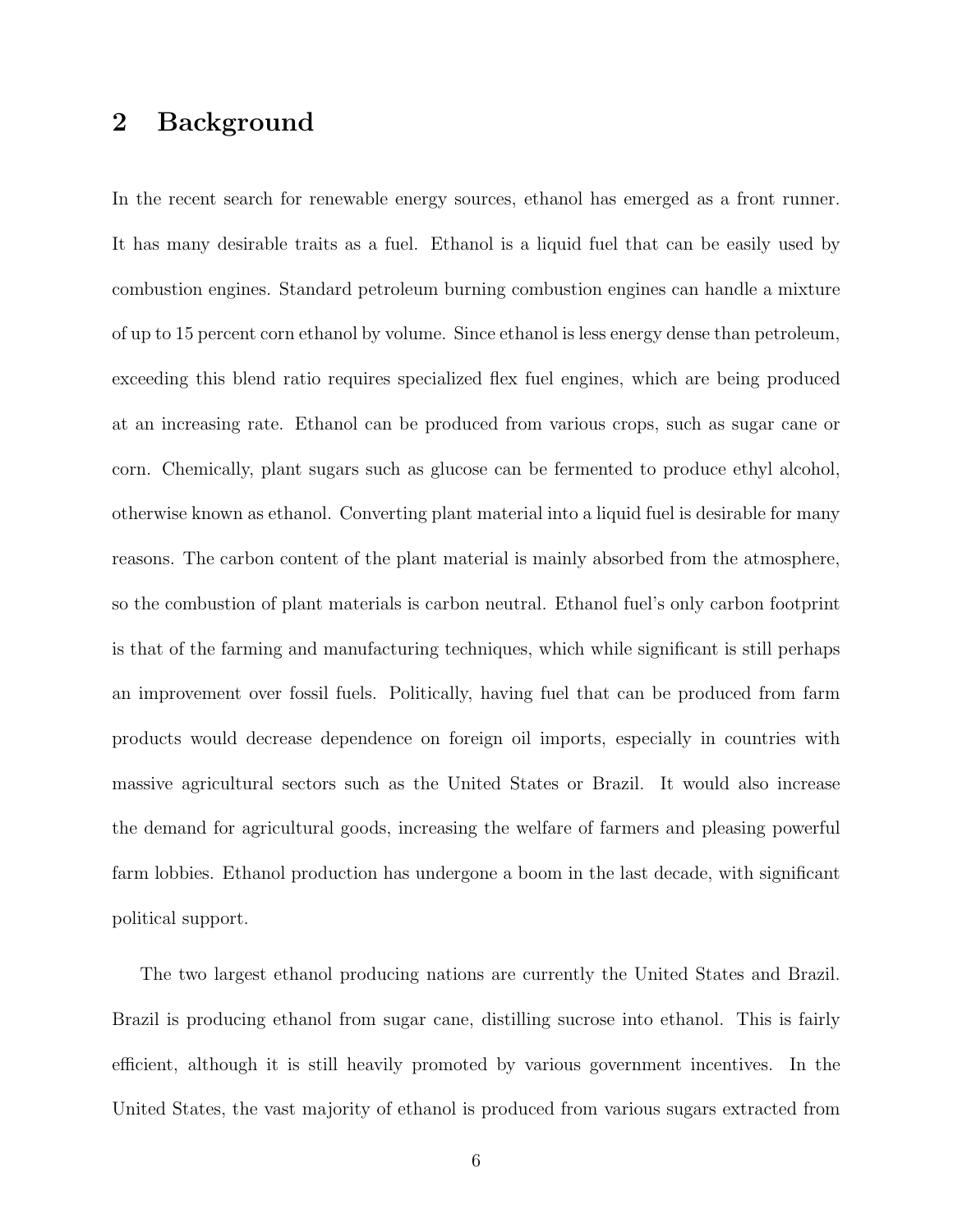corn. Compared to cane sugar, corn has a larger carbon footprint and is less cost effective to produce. However, the United States government has strongly subsidized its production through various laws and regulations. The United States has also been trying to develop cellulosic ethanol, produced from cellulose which can be extracted from non-food crops such as switchgrass, but these technologies are in their infancy and not yet competitive.

Corn ethanol can be produced in two different ways. Dry milling involves the grinding of entire corn kernels into meal which is then converted into dextrose. The side product, stillage, is useable as livestock feed. Wet milling uses sulfuric acid to separate corn slurry into oil, gluten, and starch. The starch can be converted into ethanol, sweeteners such as high fructose corn syrup, or sold as corn starch. Corn gluten and oil are sold as secondary products. Both production techniques require energy (often supplied from natural gas generators) water, enzymes, ammonia, and yeast. As of 2000, 60% of plants were wet milling. (McAloon et al. 2000). Despite producing less useful byproducts and having smaller capacity, dry milling plants are less capital intensive and thus a lot of the growth in capacity has been through the production of dry milling plants.

Since around 2000, corn ethanol production has been undergoing a period of massive expansion (see Graph 3). This so called ethanol boom has resulted in nearly exponential growth in output of ethanol and the construction of many new ethanol processing plants. However, except for a brief interlude around 2007-2008, ethanol has been more expensive than gasoline when it has been adjusted for its energy content (one gallon of ethanol has roughly 80% of the energy content of a gallon of gasoline). (See Graph 4). This growth would not be possible without the aid of the federal and local government subsidy.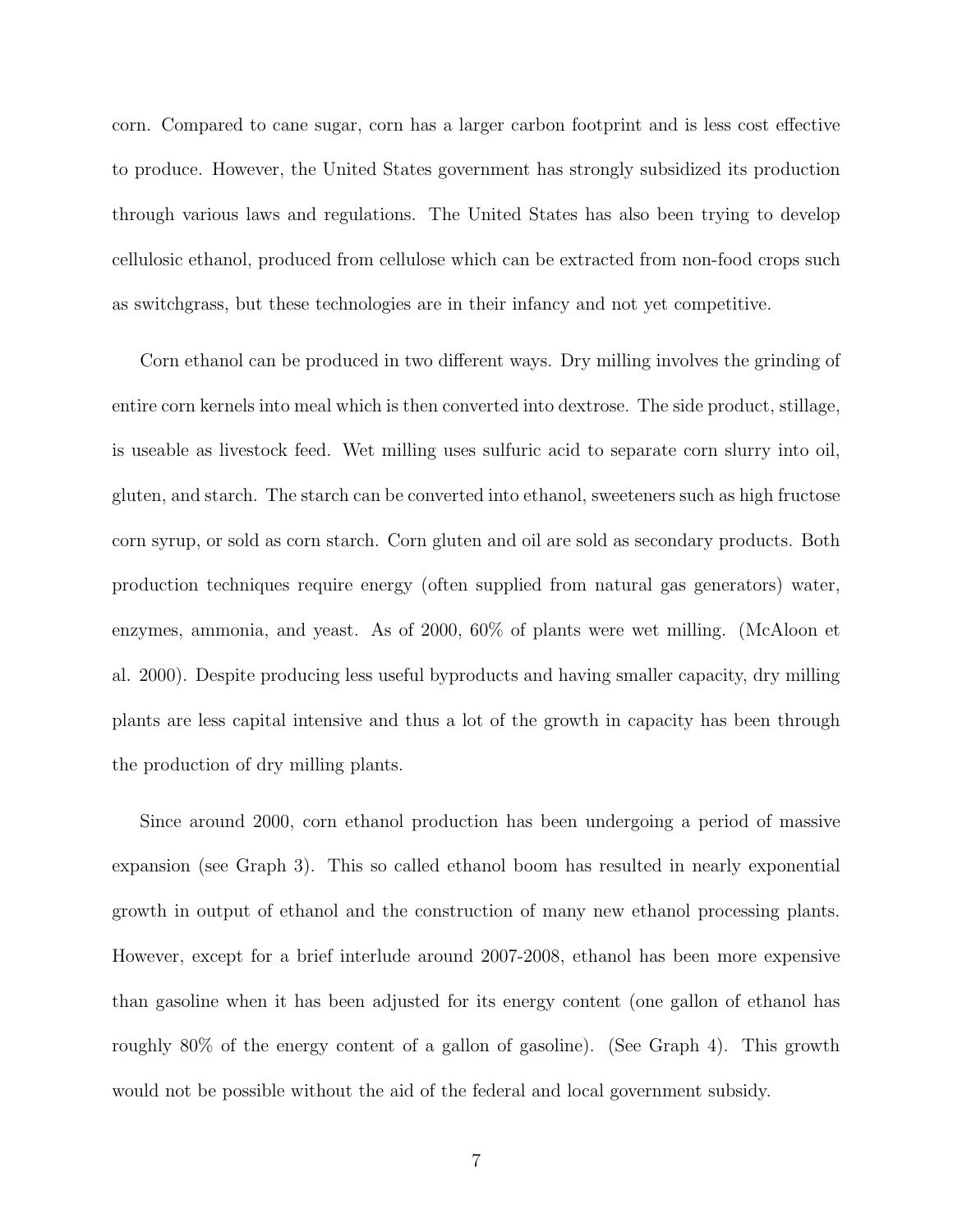The US Government has passed several pieces of legislation and tax codes designed to promote the production of corn ethanol. The Renewable Fuels Standards Program (RFS), introduced by the 2005 Farm Act and expanded by the 2007 Energy Independence and Security Act of 2007, the RFS Program mandates that certain minimum quantities of corn ethanol, cellulosic ethanol, and advanced biofuels are blended with gasoline each year. The Volumetric Ethanol Excise Tax Credit (VEETC) gives an IRS tax credit to firms that blend pure ethanol with gasoline of 0.45 dollars per gallon. It expired in 2011. The Small Ethanol Producer Tax Credit was a 0.10 dollars per gallon tax incentive applied to the first 15 million gallons of ethanol produced by distillers who produce less than 60 million gallons of ethanol per year, with the stipulation that it be sold for use as fuel. This subsidy also expired in 2011. The Ethanol Infrastructure Grants and Loans Guarantee is a program that offers grants to firms investing in ethanol fuel related infrastructure provided through the Rural Energy for America program. A  $2.5$  percent ad valorem tariff is applied to fuel ethanol by US Customs and Border Protection, which has successfully discouraged large scale imports. Congress banned the chemical MTBE in 2005, which had previously been used extensively as an oxygenating agent to increase the octane number of gasoline. Ethanol serves as a substitute oxygenator. Also, every single state has at least some degree of their own incentive programs. Finally, while not directly related to ethanol, the US government heavily subsidizes the production of corn, which increases the availability of raw resources for ethanol production.

Unfortunately, ethanol has its drawbacks. While it has a lower carbon footprint than gasoline, it still has a significant carbon footprint due to the energy intensive methods of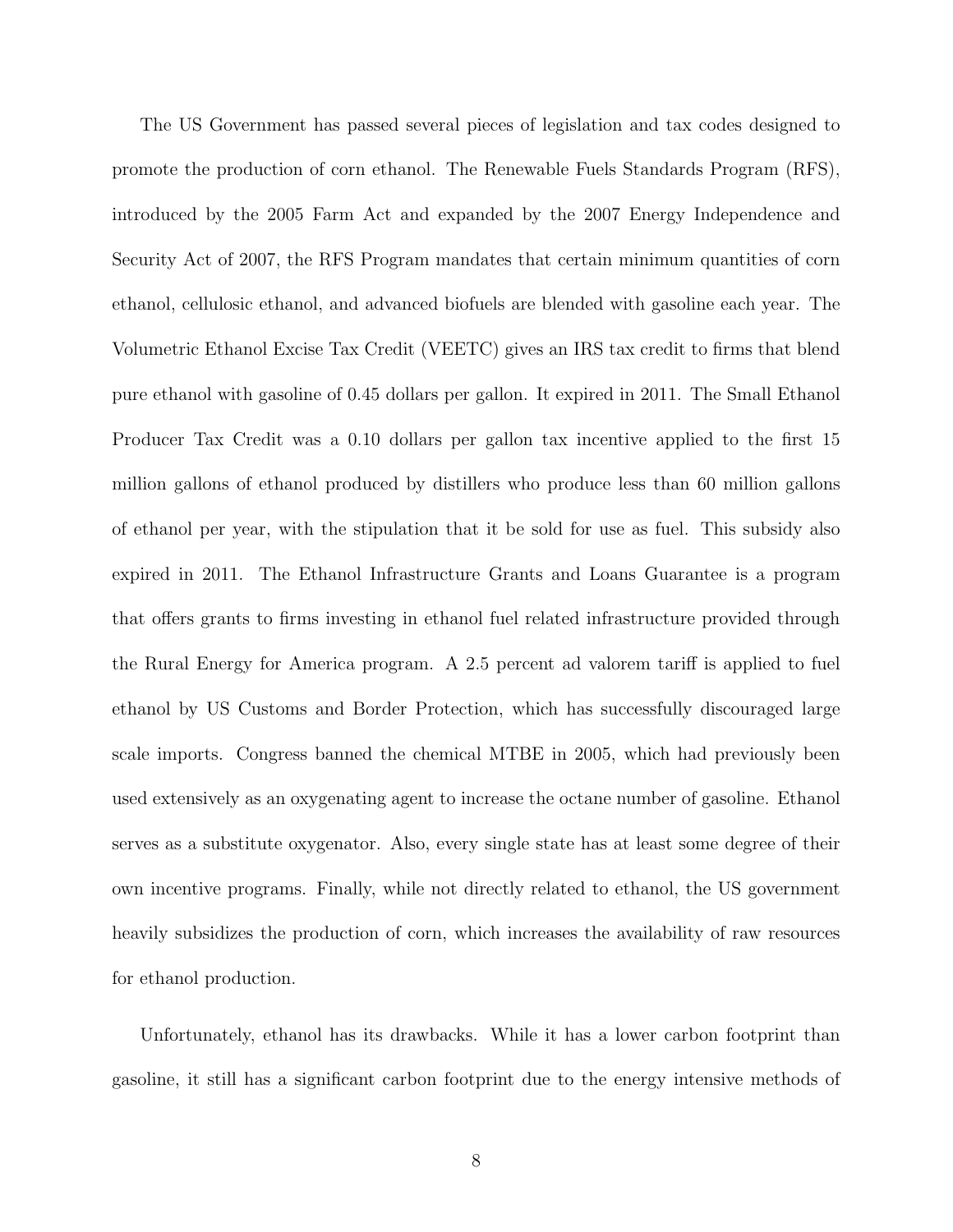farming and refining associated with its production. Ethanol is also expensive to produce, and it has historically been more expensive per energy unit than gasoline. As noted above, ethanol has lower energy density than the gasoline equivalent, so it must be consumed in larger volumes if used as a fuel by itself. Ethanol is water soluble, making transportation via pipeline technically difficult. Existing infrastructure is not properly suited for ethanol use.

However, the most concerning drawback to fuel ethanol is its reliance on food crops as raw ingredients. Ethanol production diverts agricultural resources from food production to ethanol production, potentially raising food prices (see Graph 5). Ethanol is linked to food prices through the production of corn. As US ethanol requires corn to produce, an increase in ethanol production is an increase in the demand for corn. This will in effect increase both the quantity supplied and price of corn. The exact effects are not immediately clear, as the elasticity of supply will dictate how much the increase in demand will raise prices and how much it will increase the quantity produced. Indirectly, factors that increase ethanol production will a↵ect corn demand, such as gasoline prices (as ethanol is a substitute for gasoline) and ethanol subsidies. Since ethanol demand is an increasingly large proportion of the total demand for corn (see Graph 2), this is a real concern. The effects on the corn market will have wider consequences. Corn is used to produce many food products and is fed to animals raised as meat. Corn is also a substitute for many crops, such as soy. Finally, an increase in the production of corn will consume agricultural factors of production, possibly raising the price of other crops. An increase in corn demand that increases the price of corn affects other food prices as an increase in costs of production or an increase in the price of a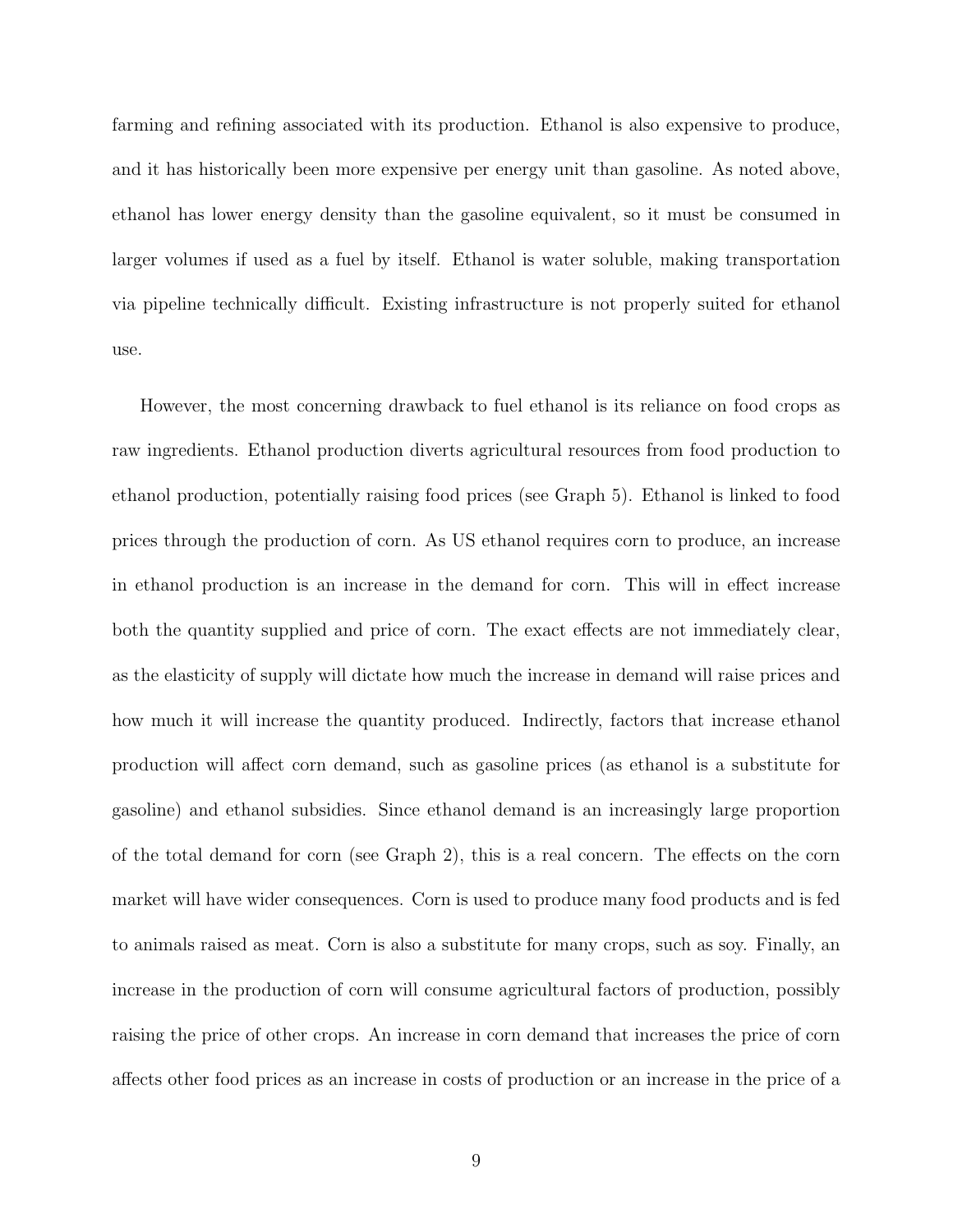substitute good. The degree by which the price of corn affects the price of other foodstuffs is of course dependent on the structure of the markets for the foodstuffs, but at least some increase is expected. Food security is a pressing issue, leading to negative welfare effects for the poor and political instability. If ethanol production significantly increases food prices, the benefits of ethanol use may be outweighed by the resulting negative effects. It is also worth noting that by increasing the demand for corn ethanol increases the significant negative externalities associated with farming, such as fertilizer run off and aquifer depletion.

Ethanol within the United States has historically been traded in what is effectively a closed market. Large scale ethanol production is a recent phenomenon, and the infrastructure required for cost effective long distance transportation has not been developed. There are also significant policy barriers to international trade of ethanol. Until recently the US Congress blocked the import of Brazilian sugar cane ethanol with a protective tariff, the high cost combined with the artificially high domestic demand produced by subsidy programs resulted in little to no exports. However, by using corn the production of ethanol has effects on the fairly integrated markets for food products. Increasing the demand for corn, ethanol will increase the quantity of domestic corn demanded and the price of corn. Since corn is a substitute for other foodstuffs, this will cause other food prices to rise, perhaps reducing exports. Also, production of corn requires resources that could be used to produce other agricultural products. There is widespread concern that ethanol production will increase the price of food in global markets. By intervening in the ethanol market, the US government policies have far reaching consequences.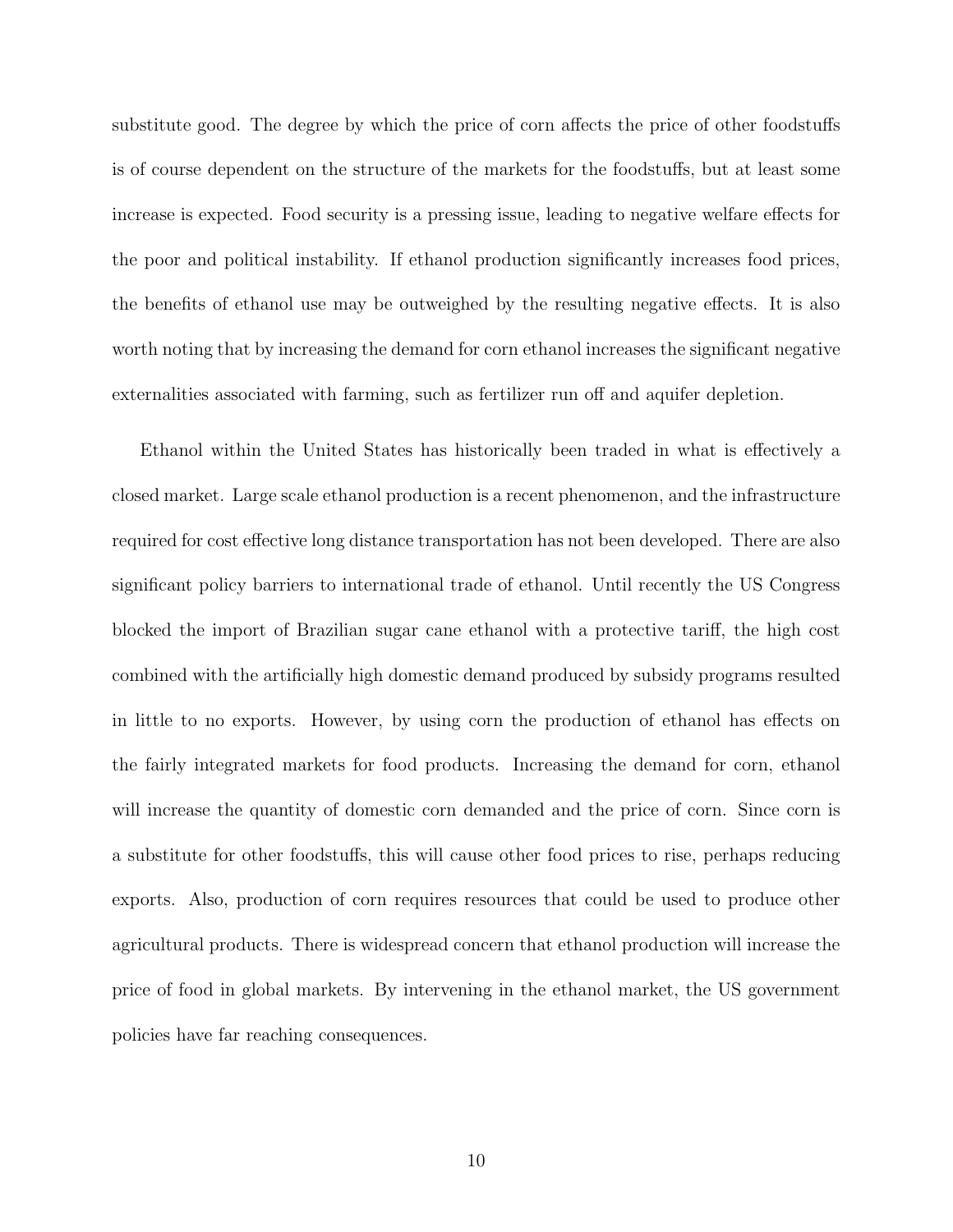### 3 Literature Review

The link between ethanol and food prices has been frequently discussed in politics and the media in the last few years, but is a fairly new topic for economic analysis. Several different approaches have been undertaken to estimate ethanol's effects.

One frequent approach has been to use vector autoregressive models of corn and ethanol prices. For example, Zhang et al. in their paper "Ethanol, Corn, and Soybean Price Relations in a Volatile Vehicle-Fuels Market" use Granger causality tests, a vector error correction model (VECM), and a Multivariate Generalized Autogregressive Conditional Heteroskedasticty (MGARCH) model to examine the correlation between oil, gasoline, ethanol, corn, and soy prices. Their results show short run shocks passing from fuel prices to crop prices but also predict that long run agricultural market forces will negate these shocks unless "a major increase in ethanol production shifts substantial amounts of arable land out of food production" (Zhang 322). (It is unclear whether they consider consumption of roughly 40% of the corn crop as substantial.) This approach, while mathematically complex, is in a sense the simplest, it merely looks for empirical connections between ethanol, fuel, and food prices without attempting to model the ways in which they interact.

The most straight forward mechanism by which ethanol production increases food prices is a simple supply and demand model. Ethanol requires the use of corn, which will increase the demand for corn and thus the price and quantity produced. The degree by which ethanol affects price as opposed to quantity depends on the price elasticity of the supply of corn. In the short run corn production is constrained by the available acreage, meaning that any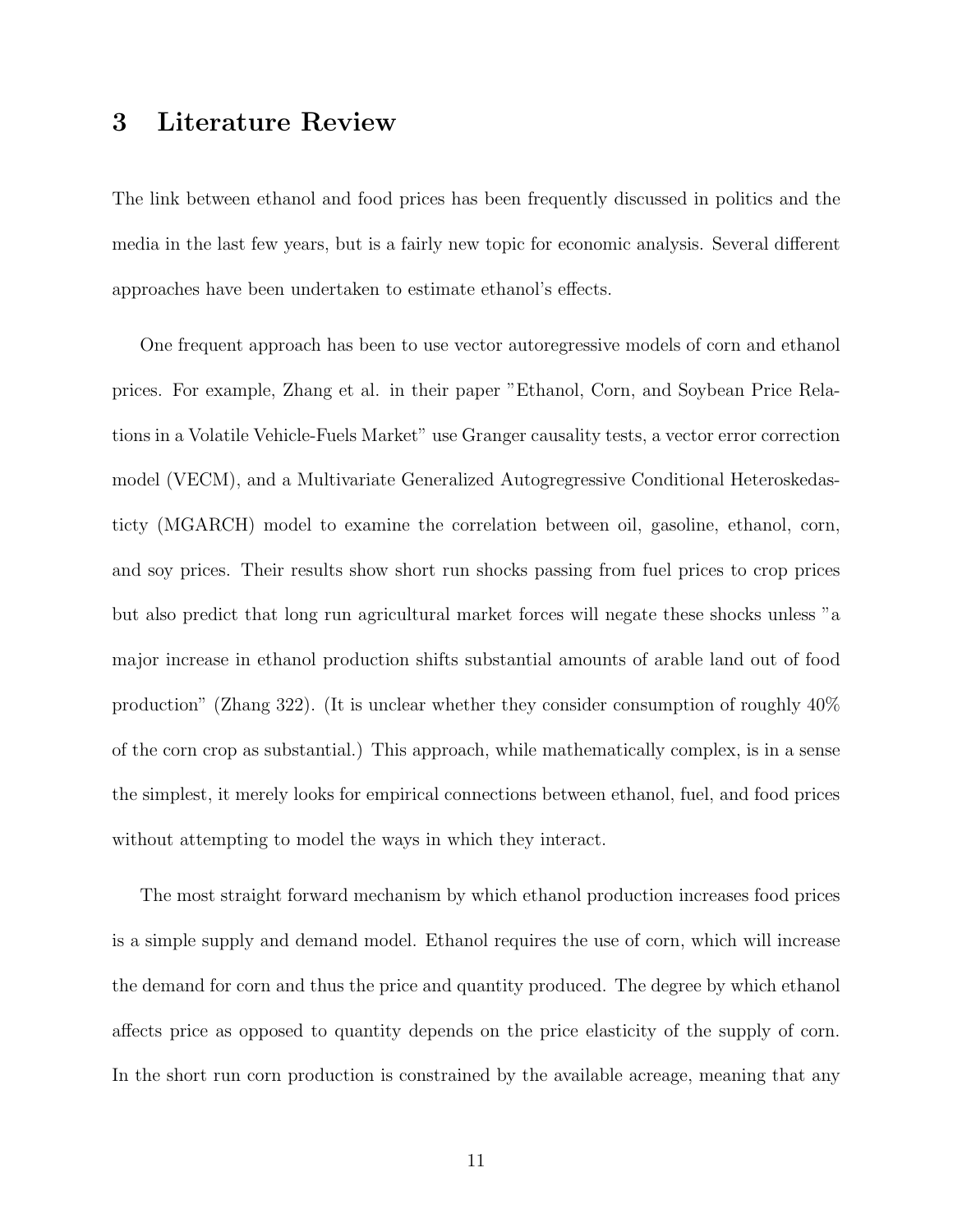increase in demand will result primarily in price changes. Gustafson (2002) suggests that the supply of corn for ethanol is elastic, at least in the long run. Using two focus groups of 20 North Dakota farmers, the micro level price elasticity of supply was estimated as follows: an 11 cent increase in corn prices would result in an increase in corn acreage by 5% of total harvested acreage (154,000 acres). Sugar beet growers and feed corn growers were particularly interested in expanding corn acreage. They also expressed increased interest in corn planting conditional on genetically modified and hybrid strains becoming increasingly available.

Another mechanism by which ethanol can affect price is increasing the link between food prices and fuel prices. Several studies suggest that as the number of flex fuel vehicles (and ethanol fuel usage in general) grows, the price elasticity between food and fuel prices increases. Salvo et al.(2011) studied the Brazilian economy, which has a much larger number of flex fuel vehicles than the United States. They developed a stylized model of the fuel and ethanol markets in Brazil that simulates consumer arbitrage between gasoline and ethanol, implying that an increase in flex fuel technology and ethanol arbitrage ties food price volatility closer to oil price volatility. Using both OLS and VAR models, they conclude that the empirical price data "guardedly" supports their arbitrage model. Another study by Serra et al. (2011) uses a vector error correction model (ECM) and a GARCH model to empirically analyze the connection between gasoline and food price volatilities in Brazil and comes to similar results. A separate study by Serra et al. (2011) uses a smooth transition vector error correction model (STVECM) to examine the US market for similar trends, concluding that there is a strong and increasing link between corn prices and gasoline prices and that the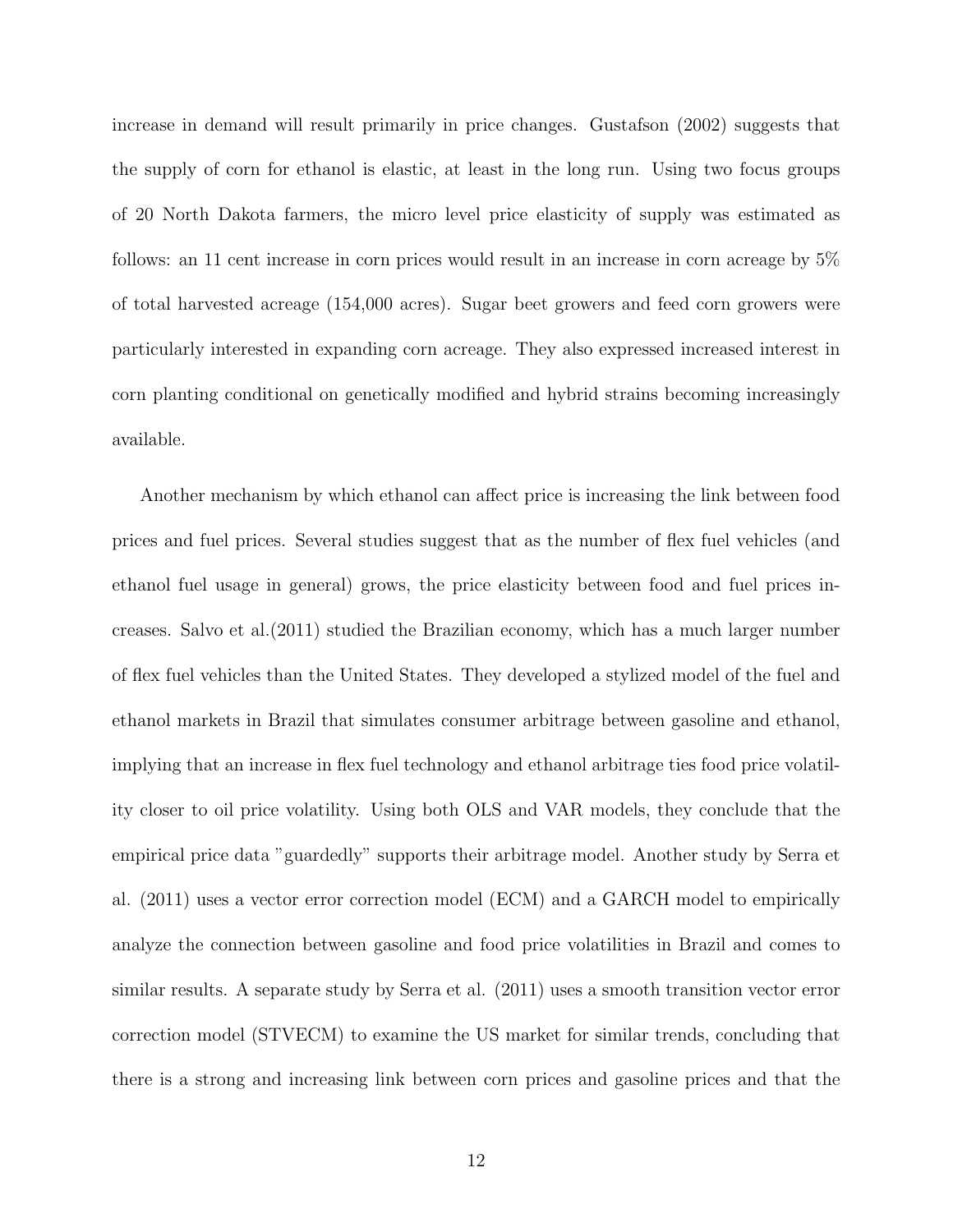increasing use of ethanol is the primary cause of this link. Demonstrating the connection between fuel price volatility and food price volatility is another way to analyze how ethanol production can increase food price.

At the other extreme from VAR style approaches is the creation of an entirely theoretical model for ethanol production. Charkravorty et al.'s 2012 paper "Do Biofuel Mandates Raise Food Prices?" creates such a model. They create a model of transportation demand, food demand, oil production, ethanol production, and agricultural production to examine the effects of EU and US biofuel mandates. Key features of the model include endogenous land allocation; classification of land by high, medium, or low quality; creation of Cobb-Douglass demand functions for 5 markets: US, Europe, high income countries, medium income countries, and low income countries; exogenous oil stocks and the use of a Hotelling model; income sensitive dietary preferences; and the use of elasticities empirically found by other studies. In their model, biofuel mandates increase the production of biofuels, increase land scarcity, increase food prices, increase CO2 emissions due to increased cultivation, reduce exports from mandate nations, and decrease net world welfare. They tested the predictive accuracy of the model, reporting that the "difference between observed and projected values is systemically less than  $10\%$ " (Charkravorty et al. 4). This model was used to predict significant future increases in food prices, the welfare effects for each region, the changes in CO2 emissions, the changes in acreage of land under cultivation, and the changes in export levels due to the production and mandate of biofuels. The approach is an ambitious attempt to model the global dynamics of biofuel production. It makes a lot of simplifying assumptions that allow an impressively inclusive model with a very large scale.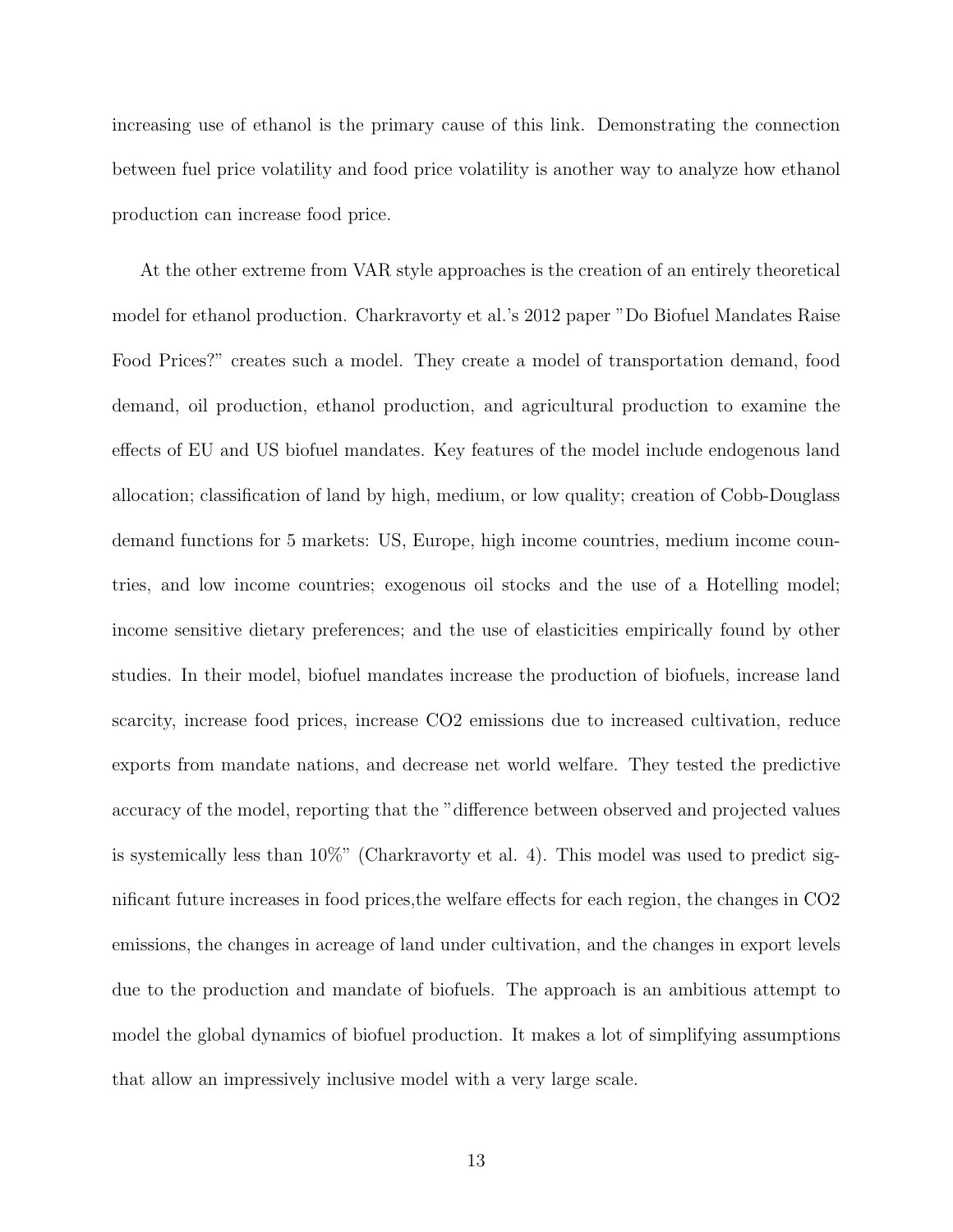Somewhere in between VAR modeling and the construction of theoretical global models are attempts to model the supply and demand system for corn.

### 3.1 Models of Supply and Demand: Two-stage least squares

This paper attempts to model supply and demand systems, which have multiple endogenous variables. Due to problems of endogeneity, structural equations such as a supply and demand system cannot be consistently estimated by OLS. Traditionally, supply and demand has frequently been estimated by two-stage least squares (2SLS). Two-stage least squares is a an estimation technique that accounts for endogenous variables. In the first stage the endogenous variables are regressed on all the exogenous variables (the reduced form equations). In the second stage, the predicted values of the endogenous variables are used to estimate the structural equations. This method is an application of instrumental variables, using the exogenous variables as instruments for the endogenous variables. For 2SLS to work, the order and rank conditions must be met. These can be combined into the following rank order condition: if there are m equations and m endogenous variables, the structural equation is identified if there is at least one non-zero determinant of order  $(M-1)(M-1)$  that can be constructed from the coefficients of the variables excluded from that particular equation but included in other equations. In other words, there must be at least one independent exogenous variable for each right hand side endogenous variable (but not the same as the exclusion restriction).

2SLS is frequently applied to supply and demand systems. An informative example is that provided by Epple and McCallum in their 2005 paper "Simultaneous Equation Econo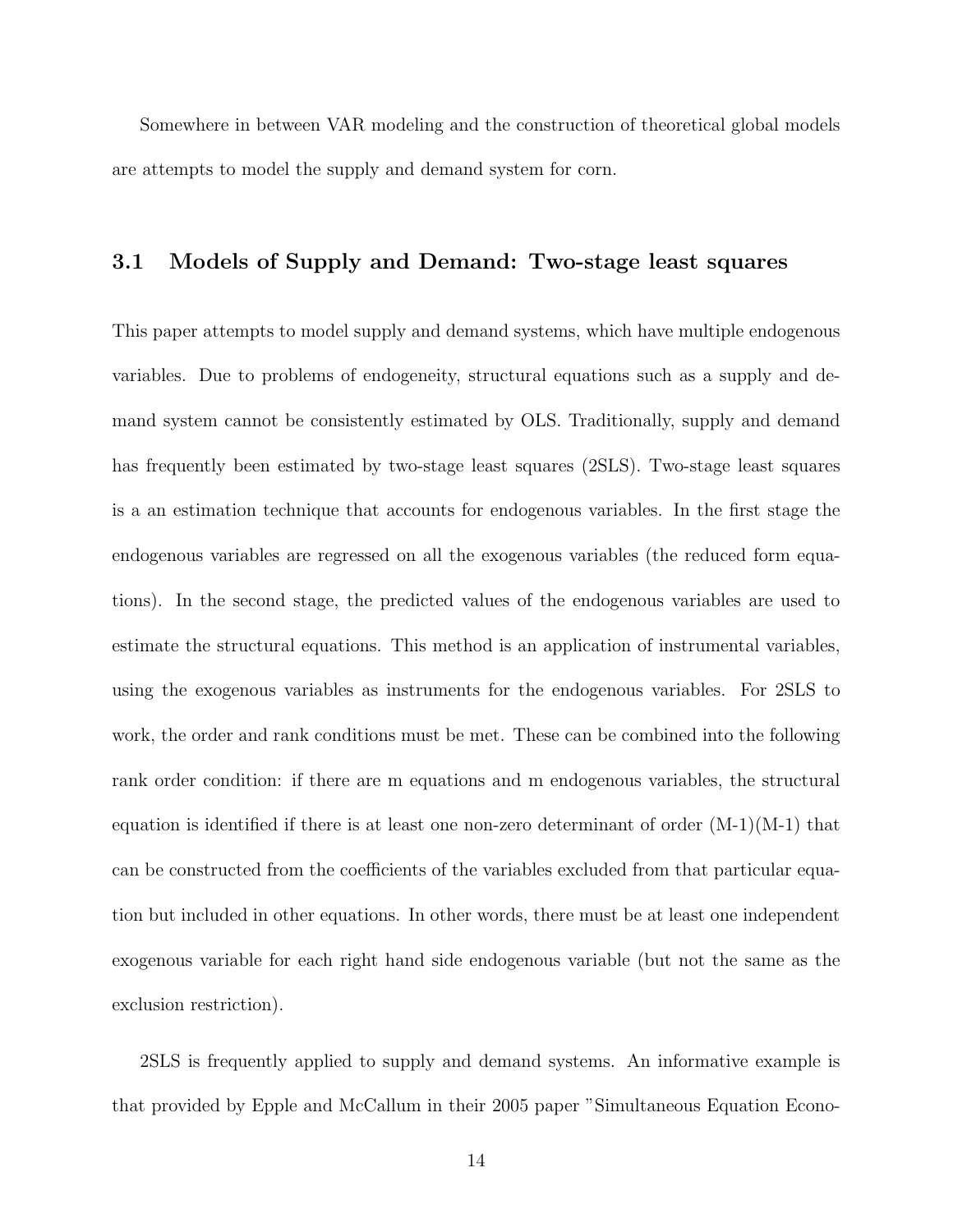metrics: The Missing Example." In this paper, the two construct a model of the supply and demand for broiler chickens, treating price and quantity as endogenous and using supply and demand as their two structural equations. They use supply-shifting exogenous variables as instruments when estimating the demand equation and use demand-shifting exogenous variables when estimating the supply equations. The demand shifters are GDP and the price of supplementary goods (beef). Time as a proxy of technological progress and the price of corn were included as exogenous supply shifters. They treated exports as exogenous and proxied them with beef, veal, and pork exports. Their also specify their equations as first order autogregressive due to a high Durbin-Watson statistic and results with signs that were unexpected.

The pioneering use of 2SLS for ethanol markets was Keven N. Rask's 1998 paper "Clean air and renewable fuels: the market for fuelethanol in the US from 1984 to 1993". Writing in the early days of the ethanol boom, his paper is the first real attempt to model the ethanol fuel market. His model is both time series and cross-sectional by state, but avoids fixed effects by state as he believed that there was little differences in ethanol fuel markets between states. His model includes a separate demand curve for ethanol as a straight fuel and ethanol as a fuel supplement. His supply shifters for supply are corn prices and the price of ethanol co-products, specifically corn gluten. He also uses a time trend as a proxy for technological progress. His demand shifters are the number of registered cars in a state and the distance to an ethanol producing state as a proxy for transportation cost. He also included state level subsidy variables. His model reports an estimate of the elasticity between the quantity of ethanol and the price corn of 3.03 and the elasticity between the quantity of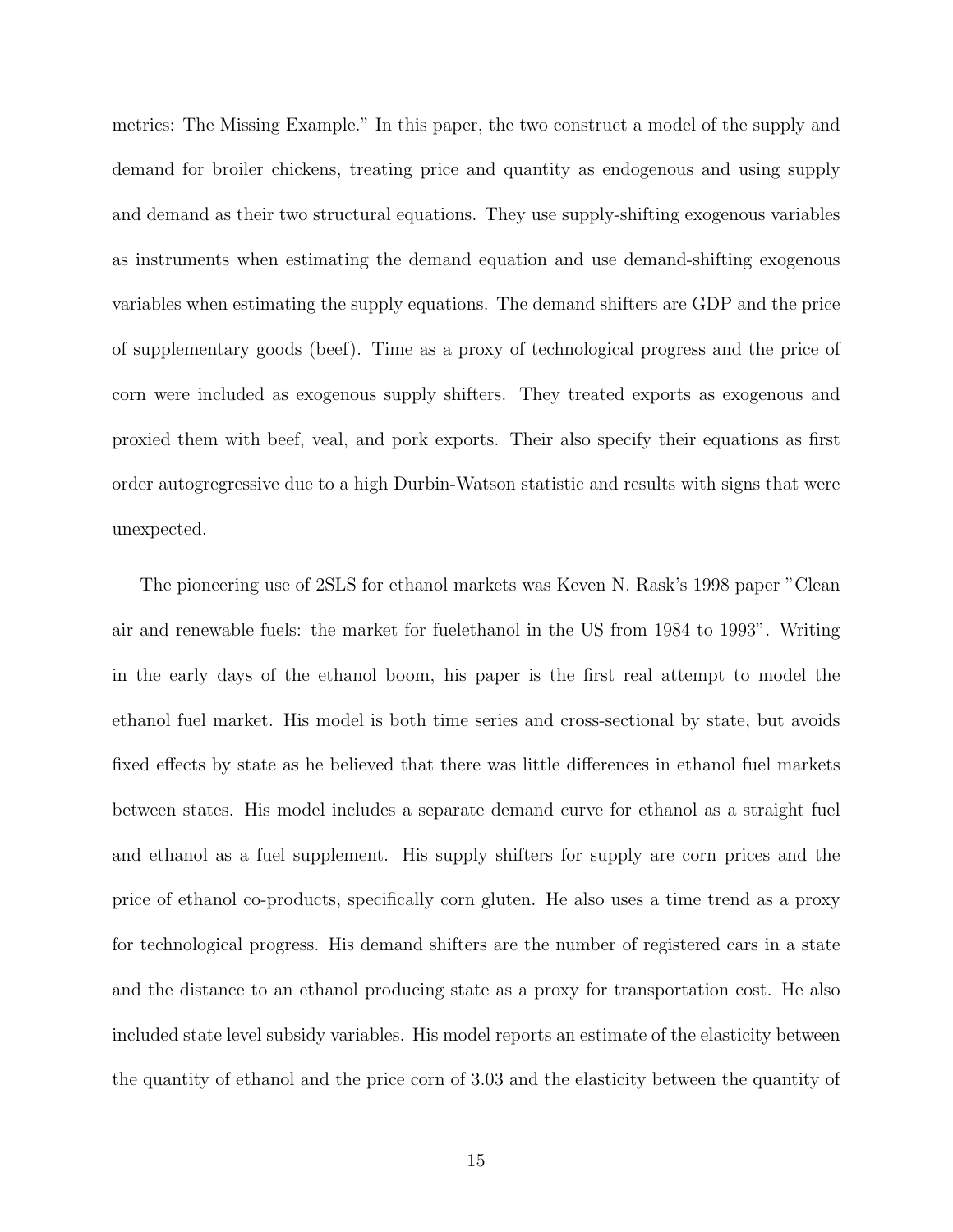ethanol and the price of gasoline to be 2.13. He reports an estimated own price elasticity of supply for ethanol to be a very small 0.37, suggesting significant "over-subsidization" and that supply shocks are mostly felt though changes in price. Finally, the own price elasticity for demand was 0.75.

#### 3.2 Models of Supply and Demand: Three-stage least squares

Three stage least squares is a method for estimating simultaneous equations developed by Arnold Zellner and H. Theil in 1962. While two stage least squares uses two rounds of OLS estimation to "purify" endogenous variables, three stage least squares goes further and estimates each equation simultaneously. It accounts for the correlation of the disturbances of the different structural equations, and parallels the difference between a SUR (seemingly unrelated regressions) model and regular OLS. Mechanically, 3SLS is the Generalized Least Squares version of 2SLS. The procedure is to find 2SLS estimates and then using the 2SLS results, estimate the cross-equations variance and covariance similar to SUR estimation, and then finally estimate the equations by generalized least squares. As it uses 2SLS, 3SLS must fulfill the rank and order conditions. Because it uses additional information about the correlation between the error terms,  $3SLS$  is more efficient than  $2SLS$ .

Three stage least squares is often used for studies of agricultural demand as agricultural goods often have several endogenous submarkets. For example, Roy and Edwin (1975) used both 2SLS and 3SLS to study the US sorghum market, splitting sorghum demand into exports, feeds, and storage. Their model was yearly and managed to obtain significant results despite a small number of observations. They also reported that their 3SLS estimations had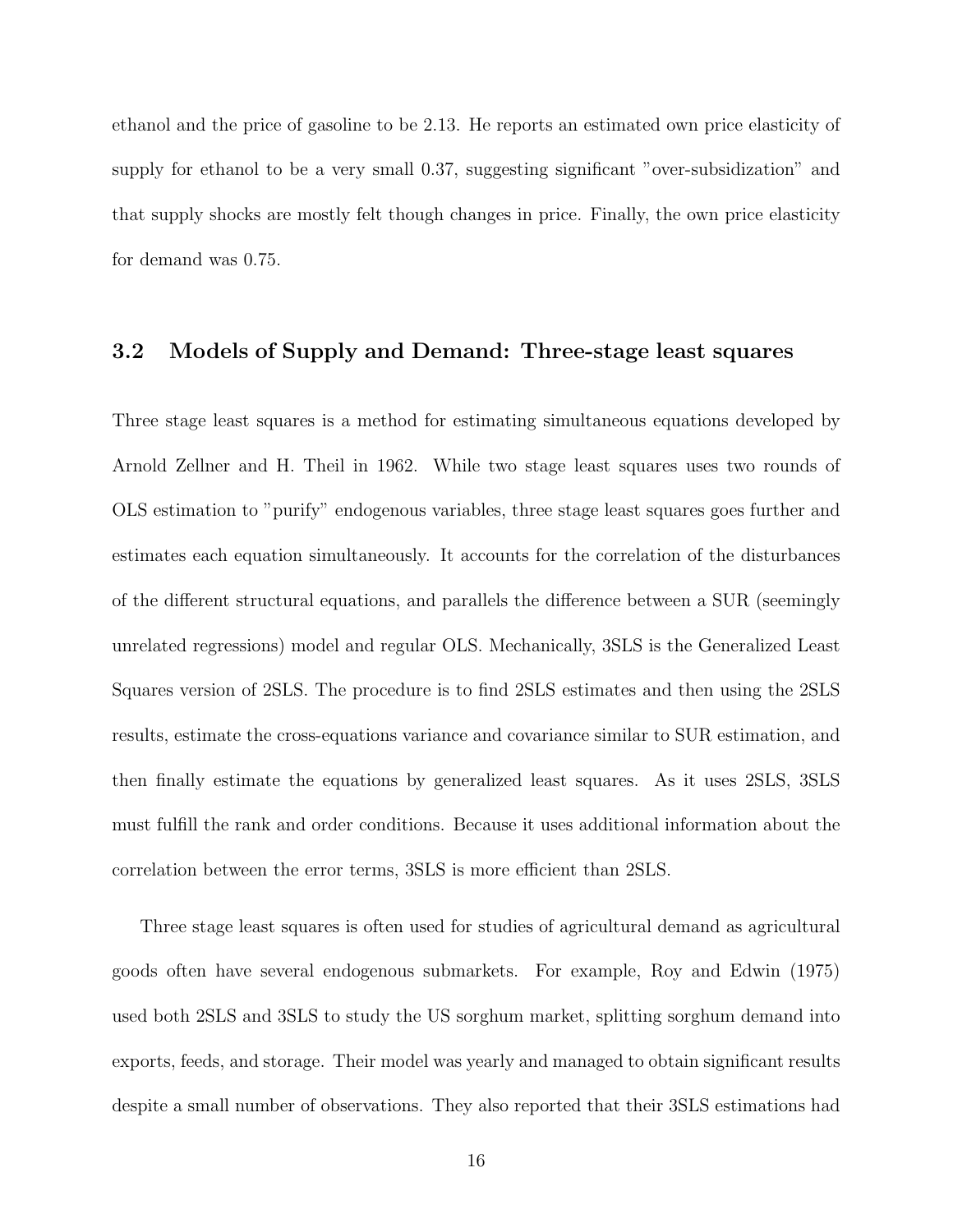smaller errors and more accuracy than the 2SLS ones.

A model for corn demand was developed by Fortenbery et al. (2008). They decided to focus solely on the corn market and divided corn production into three categories: feed, export, and FAI (food, alcohol, and industrial). They assumed that the price of corn was determined by supply and by demand in each of the three submarkets. As they wished to find the effect of ethanol production, an endogenous variable, on corn price, another endogenous variable, they decided to use the three stage least squares estimator. Their model used five endogenous variables for corn: feed, FAI, exports, price, and supply. As their model was quarterly, supply relied on not just production but also beginning and ending stocks. They treated ethanol production as an exogenous shifter of FAI demand. Other exogenous variables of note were the US dollar index as a proxy for the US exchange rate and global wheat production as exogenous shifter of exports, soybean price as an exogenous substitute for feed corn, and a time variable as a proxy for technological progress in ethanol production. They conclude that a 1% increase in ethanol production caused a 0.16% increase in corn price on average ceteris paribus.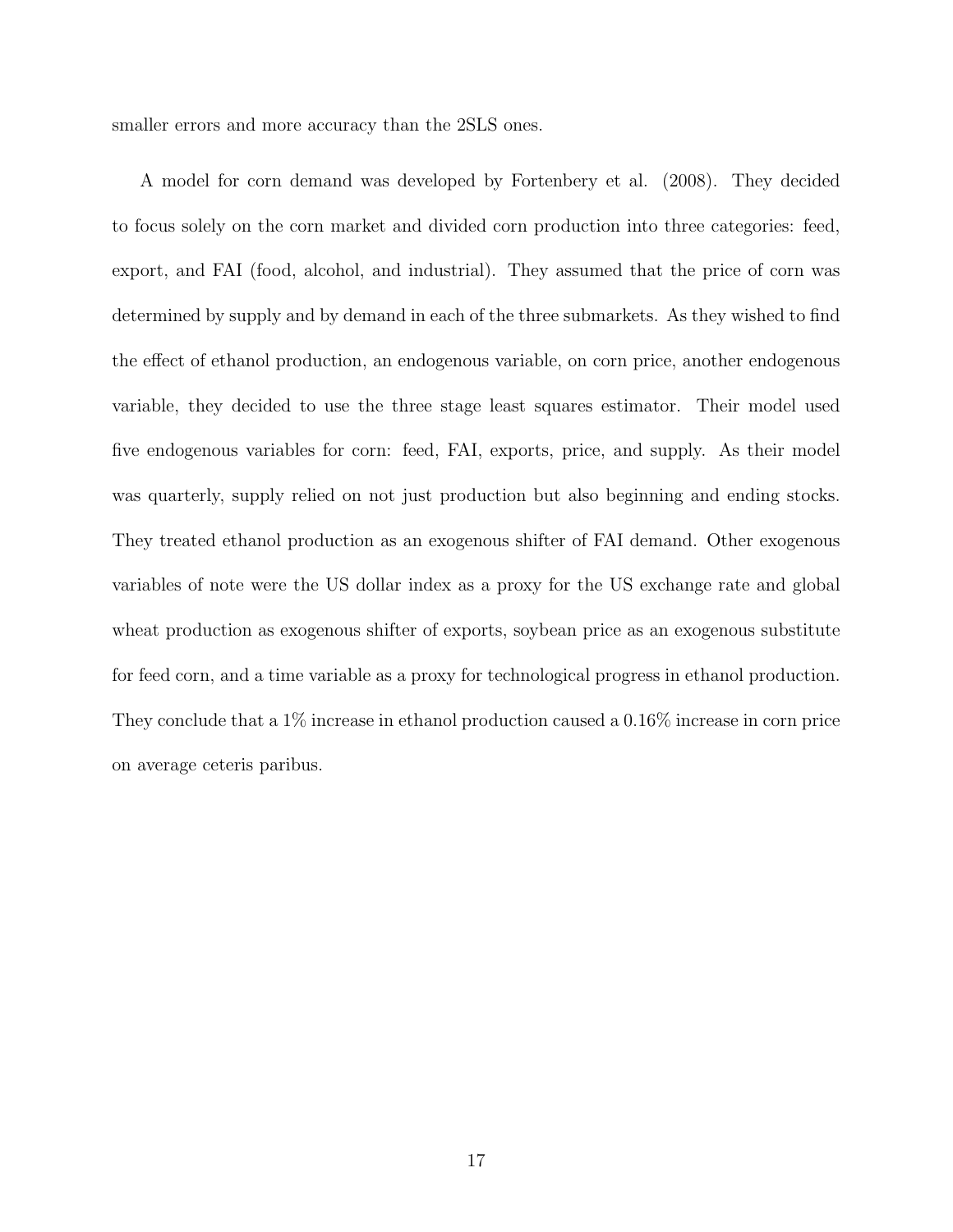### 4 Data

This paper looks at several different agricultural markets: corn, soy, wheat, and pork. It also considers the ethanol market, a subset of the corn market.

The data used for this model can be divided into the following categories by market: endogenous price and quantity, exogenous demand shifters, and exogenous supply shifters. Due to the recent emergence of the ethanol market, pricing data for ethanol was only available since 1982. Since agricultural products are produced in a yearly crop cycle, yearly data was the smallest frequency that made sense for many variables. Unfortunately, this only leaves 28 observations, which is a problem.

All price data were originally obtained in nominal values. Real prices were calculated by using the Core Personal Consumption Expenditures deflator provided by the St. Louis Federal Reserve.

See Table 1 for summary statistics.

#### 4.1 Corn

#### 4.1.1 Endogenous variables

Quantity (in millions of bushels) was obtained from the USDA ERS Feed Grains Database. Price (in dollars per bushel) was obtained from the USDA ERS Commodity Costs and Returns Database.

Quantities for each subcategory of demand were obtained from the USDA ERS Feed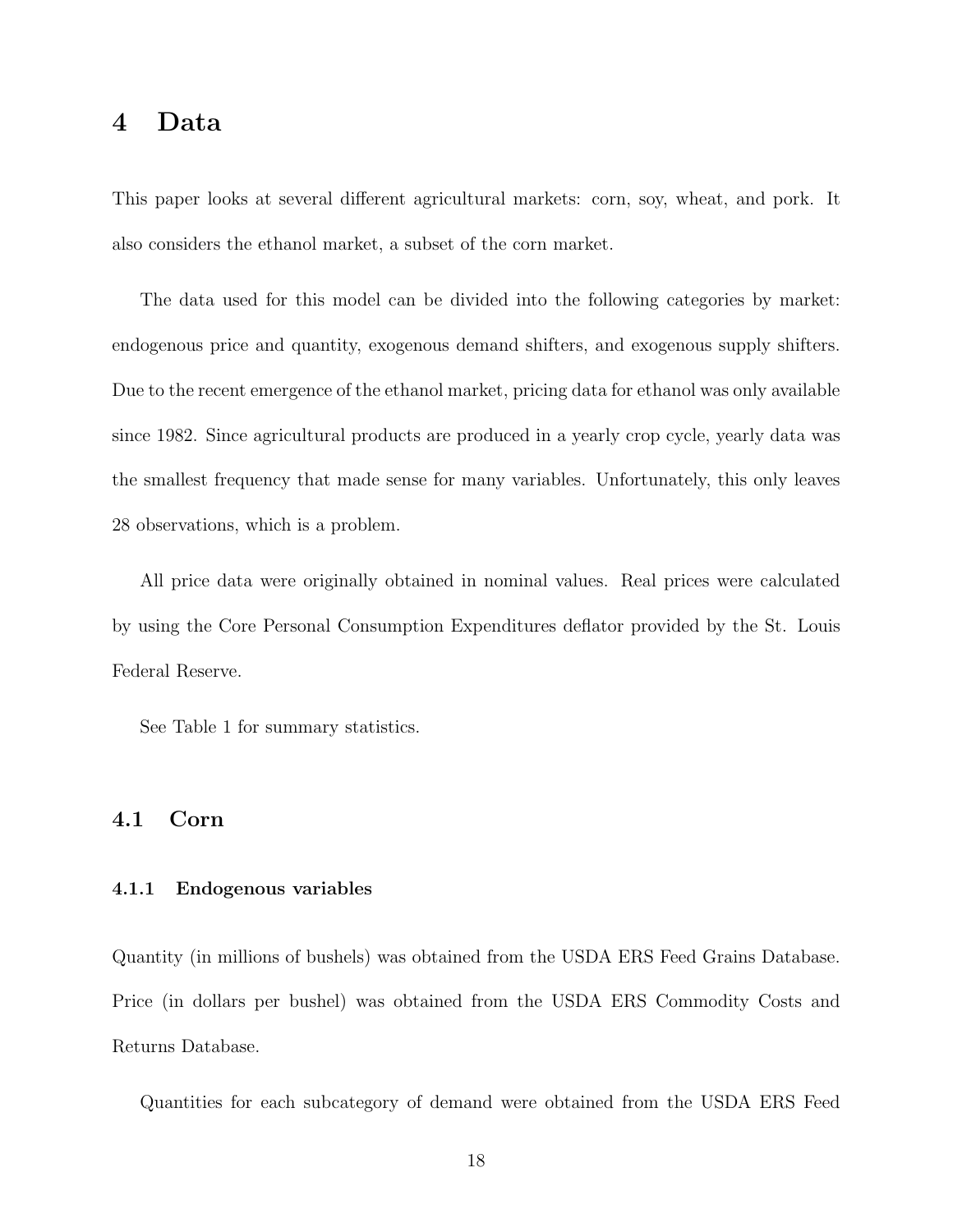Grains Database.

#### 4.1.2 Exogenous variables

The production costs for corn were used as exogenous supply shifters. Using the USDA ERS Commodity Costs and Returns Database, the yearly average costs per bushel for producing corn were calculated for several different factors of production.

Another exogenous supply shifter used was the governmental subsidy, using the Environmental Working Group's calculation based on USDA data.

US population, US GDP per captia, provided by the World Bank, were included as exogenous demand shifters to account for income and number of consumers.

World population and GDP per capita, provide by the World Bank, and the global price of wheat, provided by the IMF, were used as proxies for global demand for US export.

The price of sugar was obtained from the USDA Sugar and Sweeteners section and was treated as an exogenous demand shifter for corn sweetener demand.

The details of various governmental incentive programs are included as demand shifters for corn used to produce ethanol. The mandated level of ethanol mixing mandated by the Renewable Fuel Standards program was obtained from the EPA. Gasoline pump prices provided by the Nebraska ethanol board were used as a demand shifter for the demand for corn for ethanol. Gasoline quantity consumed, provided by the Energy Department, was also used as a demand shifter.

Real interest rate was used as a demand shifter for corn storage. It was acquired from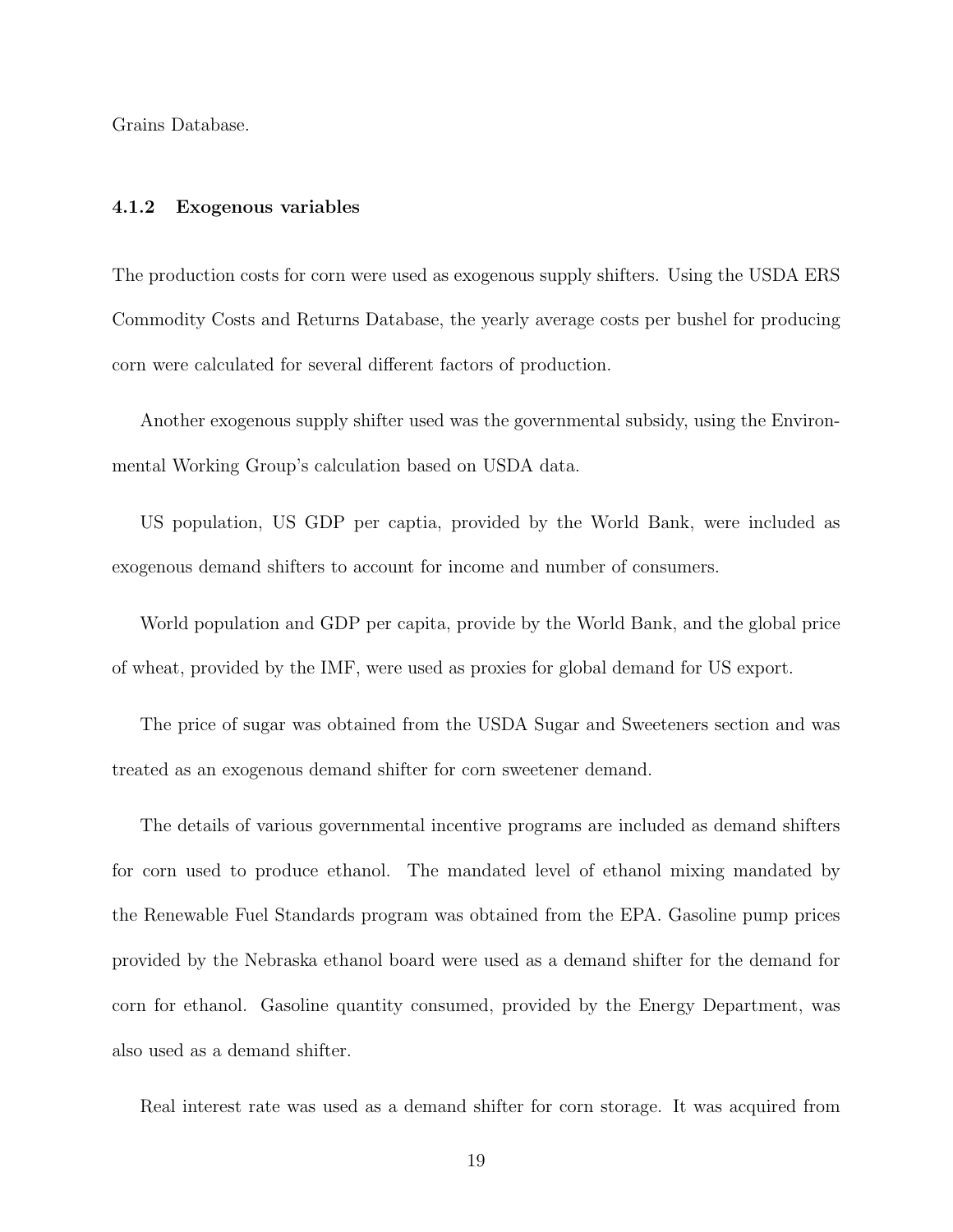the World Bank database.

### 4.2 Soy

#### 4.2.1 Endogenous variables

Quantity (in millions of bushels) was obtained from the USDA Oil Crops Yearbook Data. Price (in dollars per bushel) was obtained from the USDA ERS Commodity Costs and Returns Database.

#### 4.2.2 Exogenous variables

The production costs for soy were used as exogenous supply shifters. Using the USDA ERS Commodity Costs and Returns Database, the yearly average costs per bushel for producing soy were calculated for several different factors of production.

US population, US GDP per captia, US population, World GDP per capita, world population, and global wheat price were included as exogenous demand shifters. GDP and population were obtained from the World Bank. The global price of wheat provided by the IMF.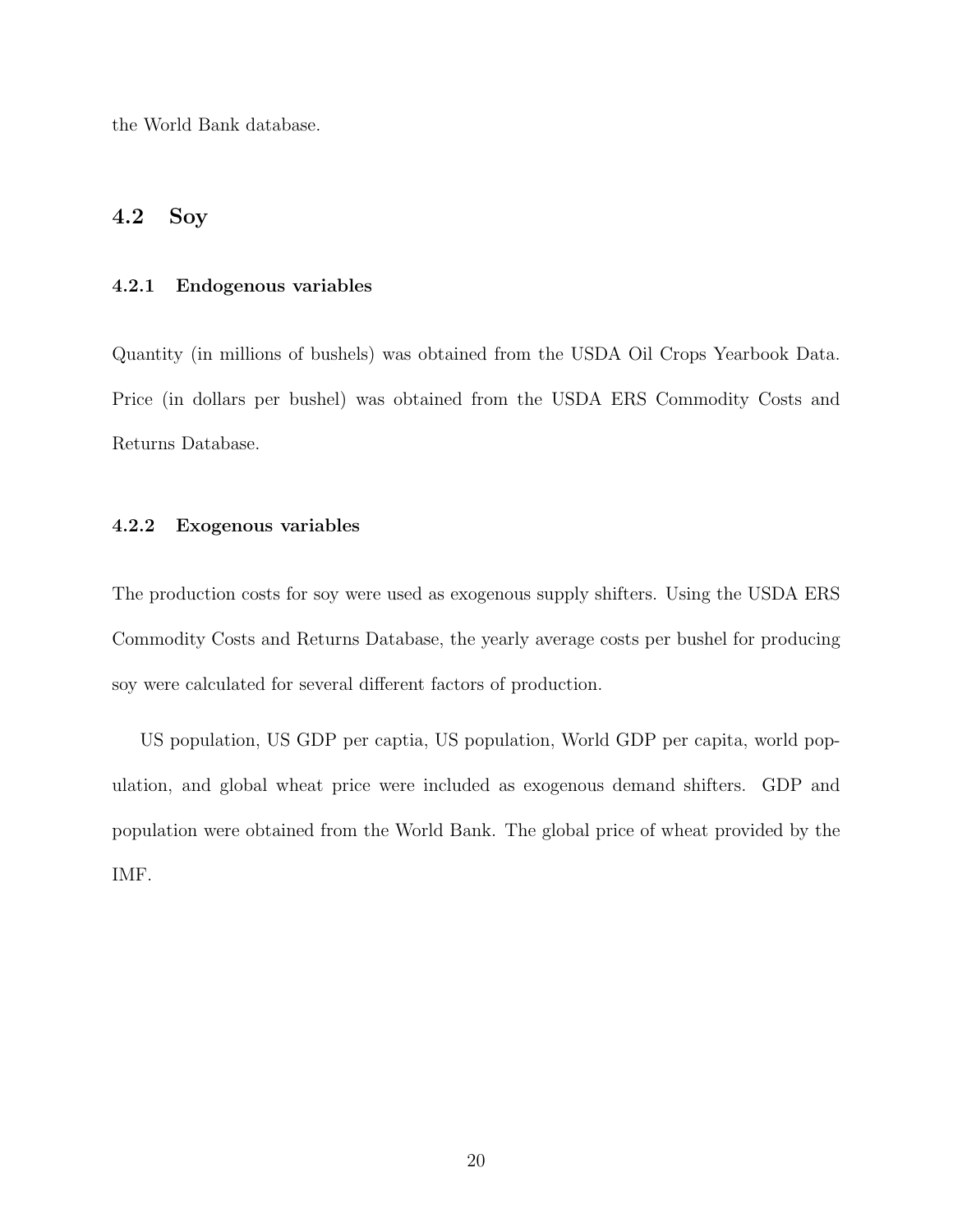### 4.3 Wheat

#### 4.3.1 Endogenous variables

Quantity (in millions of bushels) was obtained from the USDA Wheat Yearbook Data. Price (in dollars per bushel) was obtained from the USDA ERS Commodity Costs and Returns Database.

#### 4.3.2 Exogenous variables

The production costs for wheat were used as exogenous supply shifters. Using the USDA ERS Commodity Costs and Returns Database, the yearly average costs per bushel for producing wheat were calculated for several different factors of production.

US population, US GDP per captia, US population, World GDP per capita, world population, and global wheat price were included as exogenous demand shifters. GDP and population were obtained from the World Bank. The global price of wheat provided by the IMF.

#### 4.4 Pork

#### 4.4.1 Endogenous variables

Quantity (in millions of lbs) and price (in dollars per pound) were obtained from the USDA ERS Meat Statistics database.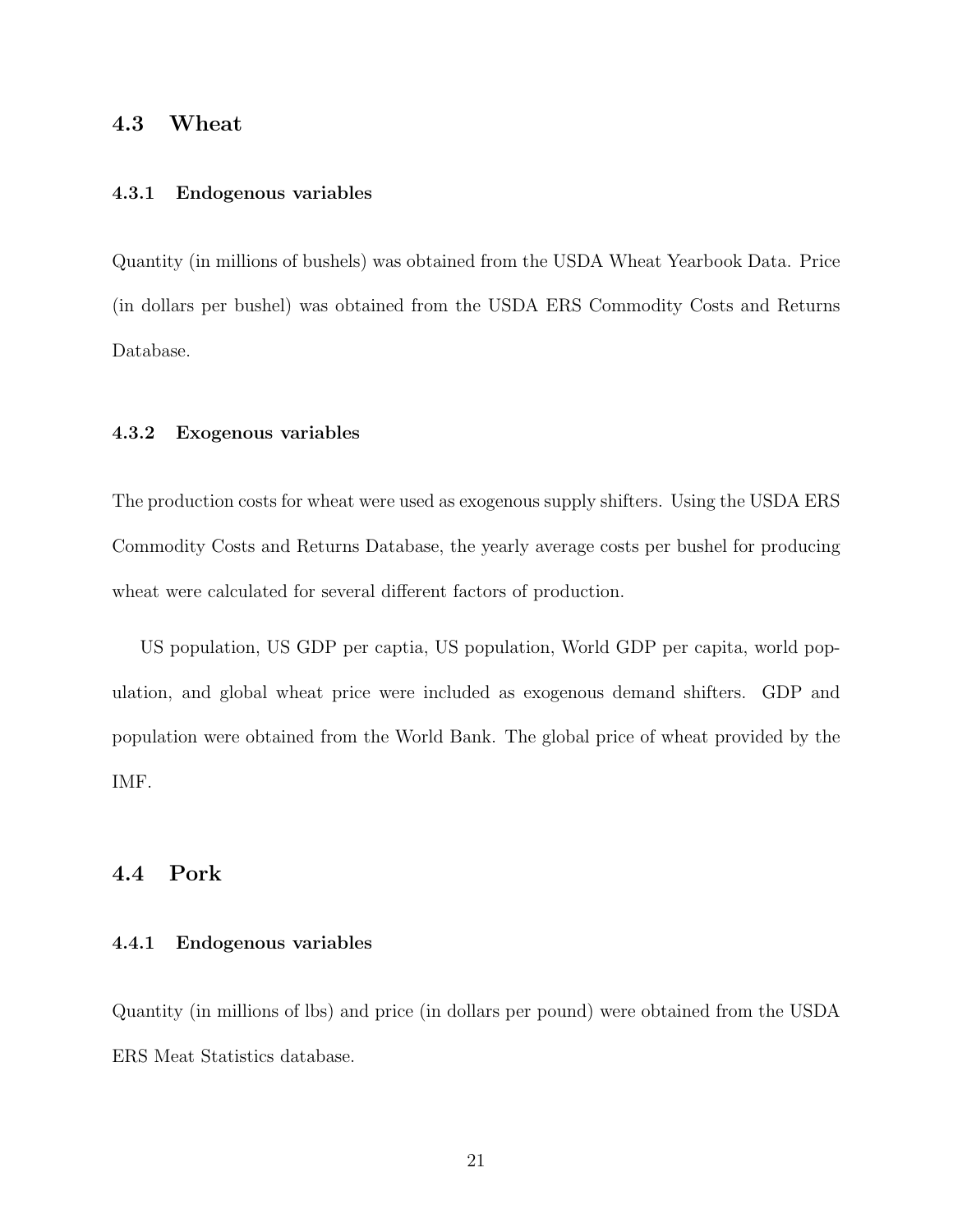#### 4.4.2 Exogenous variables

The production costs for pork were used as exogenous supply shifters. Using the USDA ERS Commodity Costs and Returns Database, the yearly average costs per pound for producing pork were calculated for several different factors of production.

US population, US GDP per captia, US population, World GDP per capita, world population, and global wheat price were included as exogenous demand shifters. GDP and population were obtained from the World Bank. The global price of wheat provided by the IMF.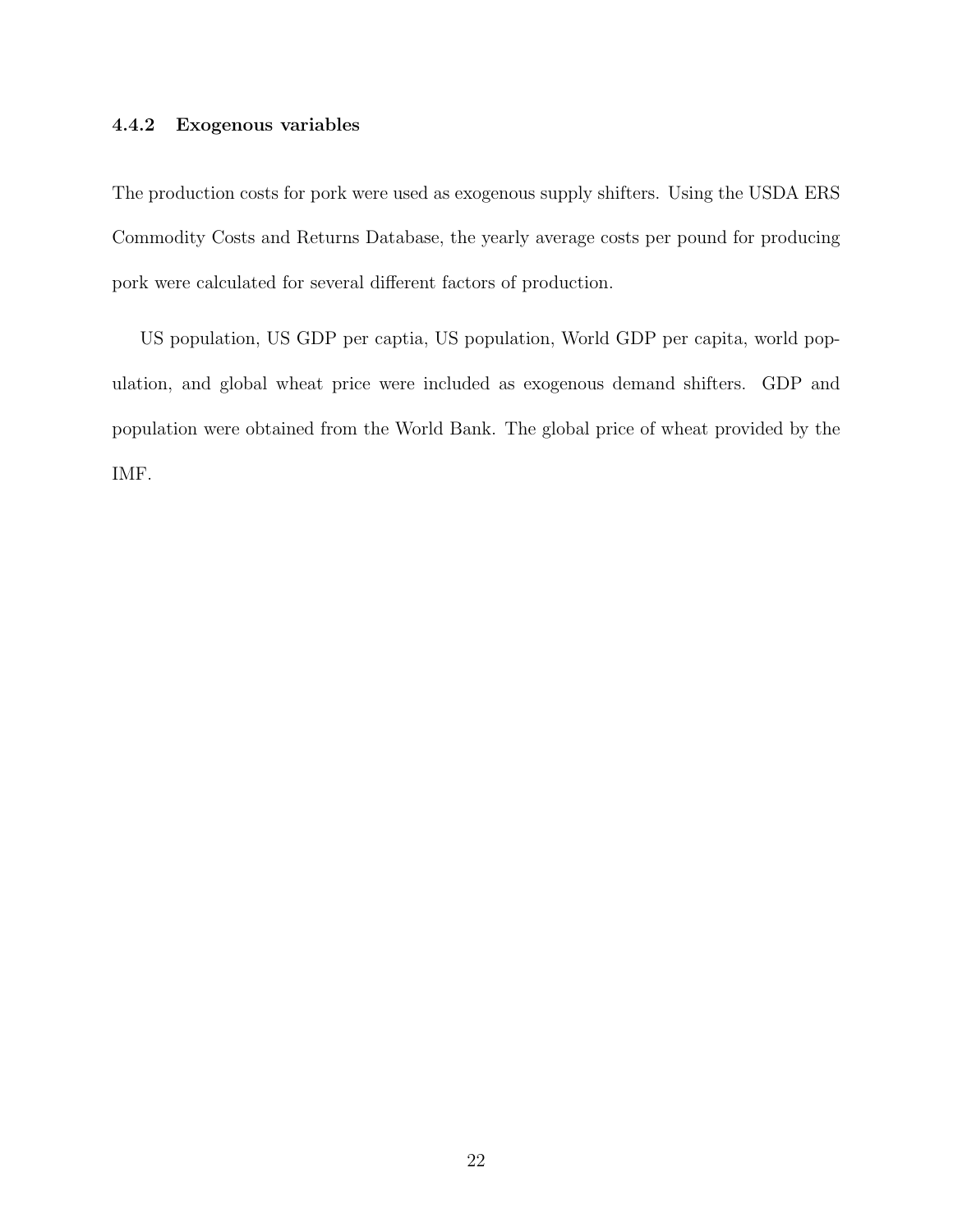### 5 Model

This paper aims to model the US markets for ethanol, corn, soy, wheat, and pork. The following assumptions are made regarding the interactions of the markets: 1. Corn is a substitute good for wheat and soy. 2. Corn and soy are factors of production for pork and ethanol 3. Wheat is a substitute good for soy. 4. Oil and fuel prices are exogenous. Ethanol production is relatively small compared to oil, and thus does not have a large impact on oil prices.

Because supply and demand are simultaneous equations, there is a parameter identification issue. In both models, simultaneous equations are used to allow for several variables to be endogenous. 3SLS estimation is used because there is good reason to assume that error terms are correlated (the simultaneous equations are all agricultural supply or demand models.)

Because of the interaction between markets, the price and quantity of corn, wheat, soy, pork, and ethanol are considered to be endogenous. For soy and wheat, we are interested in how an increase in the price of corn effects the demand for these goods, and thus the demand equations must be modeled. For pork, we are interested how the price of corn affects the supply of pork, and the supply equation must be modeled. An overall supply and demand model for corn is estimated using the same supply and demand shifters used in the first model.

For corn, this paper is concerned with how ethanol policy increases the demand for corn, so the demand equation for corn for ethanol must be estimated.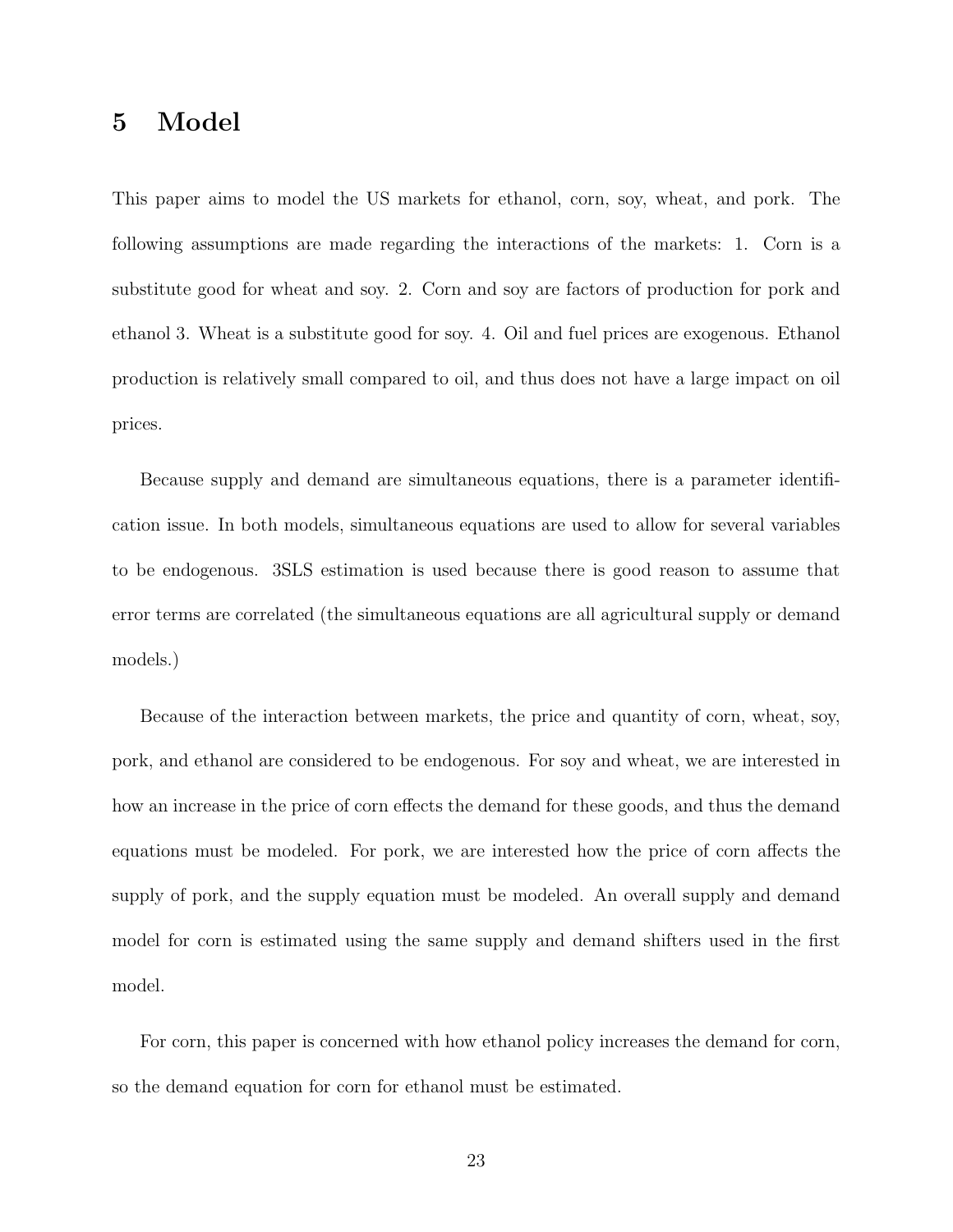Corn's primary products are feed, starch, oil, and seed. Seed corn is a tiny percentage of corn usage. Corn oil data is unavailable through the USDA ERS. Starch is used for several purposes: production of sweeteners, production of various other foodstuffs, and production of ethanol. Because of the limitations of the data, this model will assume corn can be used for ethanol, eners, or animal feed. It can also be exported to a foreign country or stored.

3SLS is used to estimate the effects of various subcategories of demand for corn on the price for corn. The demand for corn is split into several categories.

This model assumes constant elasticities of supply and demand. By using the natural logarithm of each variable we can linearize each equation in such a way that the regression coefficients are elasticities.

Corn for ethanol demand:

$$
Q_{cornforethanol} = \beta_0 + \beta_1 P_c + \beta_2 time + \beta_3 rfs + \beta_4 Q_{gasoline} + \epsilon
$$
 (1)

The demand for corn to be used for ethanol is a function of the price of corn, technological progress proxied by a linear time trend, and the RFS mandate quantity.

Corn for feed demand:

$$
Q_{conforfeed} = \beta_0 + \beta_1 P_c + \beta_2 Q_p + \beta_3 P_{soy} \epsilon (2)
$$

The demand for corn to be used for feed is a function of the price of corn, the quantity of pork produced, and soy prices.

Corn for export demand:

 $Q_{contrforexport} = \beta_0 + \beta_1 P_c + \beta_2 P_{globalwheel} + \beta_3 WorldGDP per capital + \beta_4 Worldpop + \epsilon$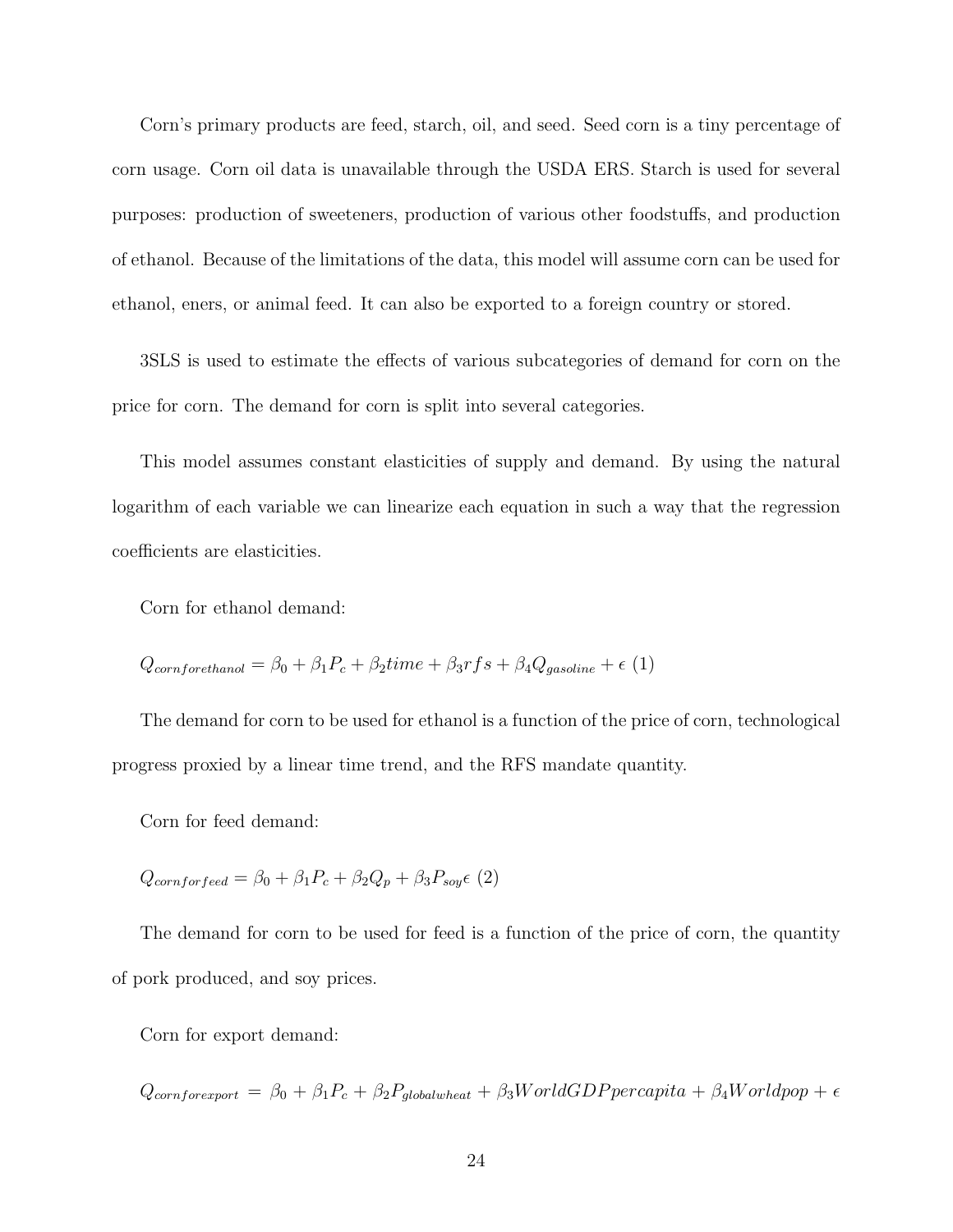The demand for corn to be exported is a function of the price of corn, global food price levels proxied by global wheat price, world population, and average world GDP per capita.

Corn for sweetener demand:

$$
Q_{cornforsweeteners} = \beta_0 + \beta_1 P_c + \beta_2 P_{sugar} + \beta_3 USpop + \beta_4 USGDP per capita + \epsilon
$$
 (4)

The demand for corn to be used for sweeteners is a function of the price of corn, the price of cane sugar, US population, and US GDP.

$$
Corn supply: Qc = \beta_0 + \beta_1 P_c + \beta_2 costs_c + \beta_3 P_{c,t-1} + \epsilon
$$
 (5)

Corn supply is a function of the price of corn, the average per unit costs of producing corn, and the lagged price of corn.

Pork demand:  $Q_p = \beta_0 + \beta_1 P_p + \beta_2 USpop + \beta_3 USGDP per capital \beta_4 P_{global wheat} + \beta_5 WorldGDP per capital +$  $\beta_6Worldpop + \epsilon$  (6)

Pork demand is a function of the price of pork, US population, US GDP per capita, world population, average world GDP per capita, and global food price levels proxied by global wheat price, world population.

Pork supply:  $Q_p = \beta_0 + \beta_1 P_p + \beta_2 P_c + \beta_3 cost s_p + \beta_4 P_{p,t-1} + \epsilon$  (7)

Soy demand:  $Q_s = \beta_0 + \beta_1 P_s + \beta_2 P_c + \beta_3 USpop + \beta_5 USGDP per capital \beta_6 P<sub>global wheel</sub> +$  $\beta_7 World GDP per capita + \beta_7 World pop + \epsilon$  (8)

Soy demand is a function of the price of soy, the price of corn, US population, US GDP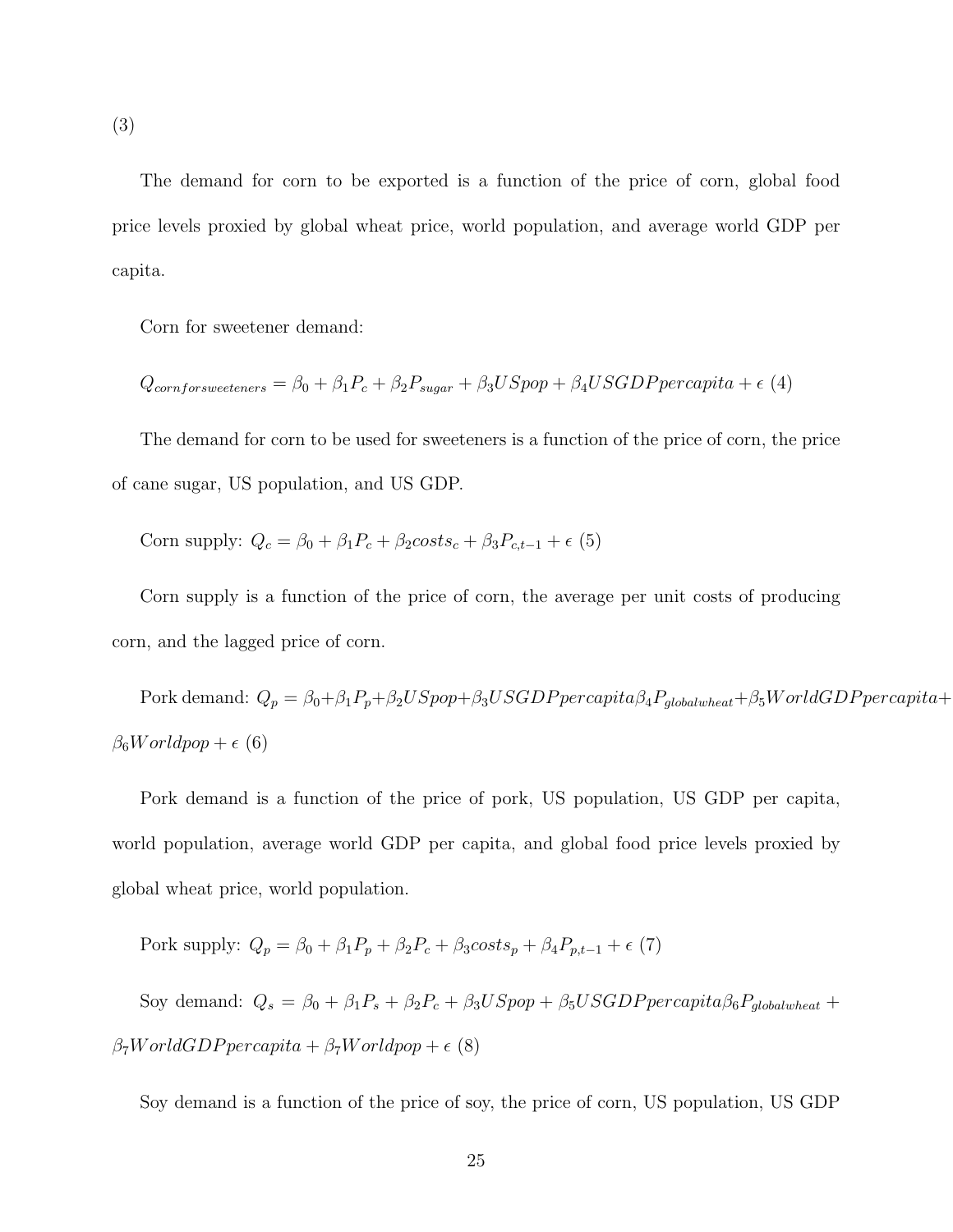per capita, world population, average world GDP per capita, and global food price levels proxied by global wheat price, world population.

Soy supply: 
$$
Q_s = \beta_0 + \beta_1 P_s + \beta_2 \cos t s_s + \beta_3 P_{s,t-1} + \epsilon
$$
 (9)

Corn supply is a function of the price of soy, the average per unit costs of producing soy, and the lagged price of soy.

Wheat demand:  $Q_s = \beta_0 + \beta_1 P_w + \beta_2 P_c + \beta_3 USpop + \beta_5 USGDP per capital \beta_6 P<sub>global wheel</sub> +$  $\beta_7 World GDP per capita + \beta_7 World pop + \epsilon$  (10)

Wheat demand is a function of the price of wheat, the price of corn, US population, US GDP per capita, world population, average world GDP per capita, and global food price levels proxied by global wheat price, world population.

Corn price:

 $P_{corn} = \beta_0 + \beta_1 Q_{corn supply} + \beta_2 Q_{cornfore thanol} + \beta_3 Q_{cornfore we then s + \beta_4 Q_{cornfore xports} + \beta_5 Q_{corr} + \beta_6 Q_{corr} + \beta_7 Q_{corr} + \beta_8 Q_{corr} + \beta_9 Q_{corr} + \beta_9 Q_{corr} + \beta_9 Q_{corr} + \beta_9 Q_{corr} + \beta_9 Q_{corr} + \beta_9 Q_{corr} + \beta_9 Q_{corr} + \beta_9 Q_{corr} + \beta_9 Q_{corr} + \beta_9 Q_{corr} + \beta_9 Q_{corr} + \beta_9 Q_{corr} + \beta_9 Q_{corr} + \beta_9 Q_{corr} + \beta$  $\beta_5 Q_{conforfeed} + \beta_6 P_{c,t-1} + \epsilon$  (11)

Price of corn is a function of the subcategories of demand, supply, and lagged price.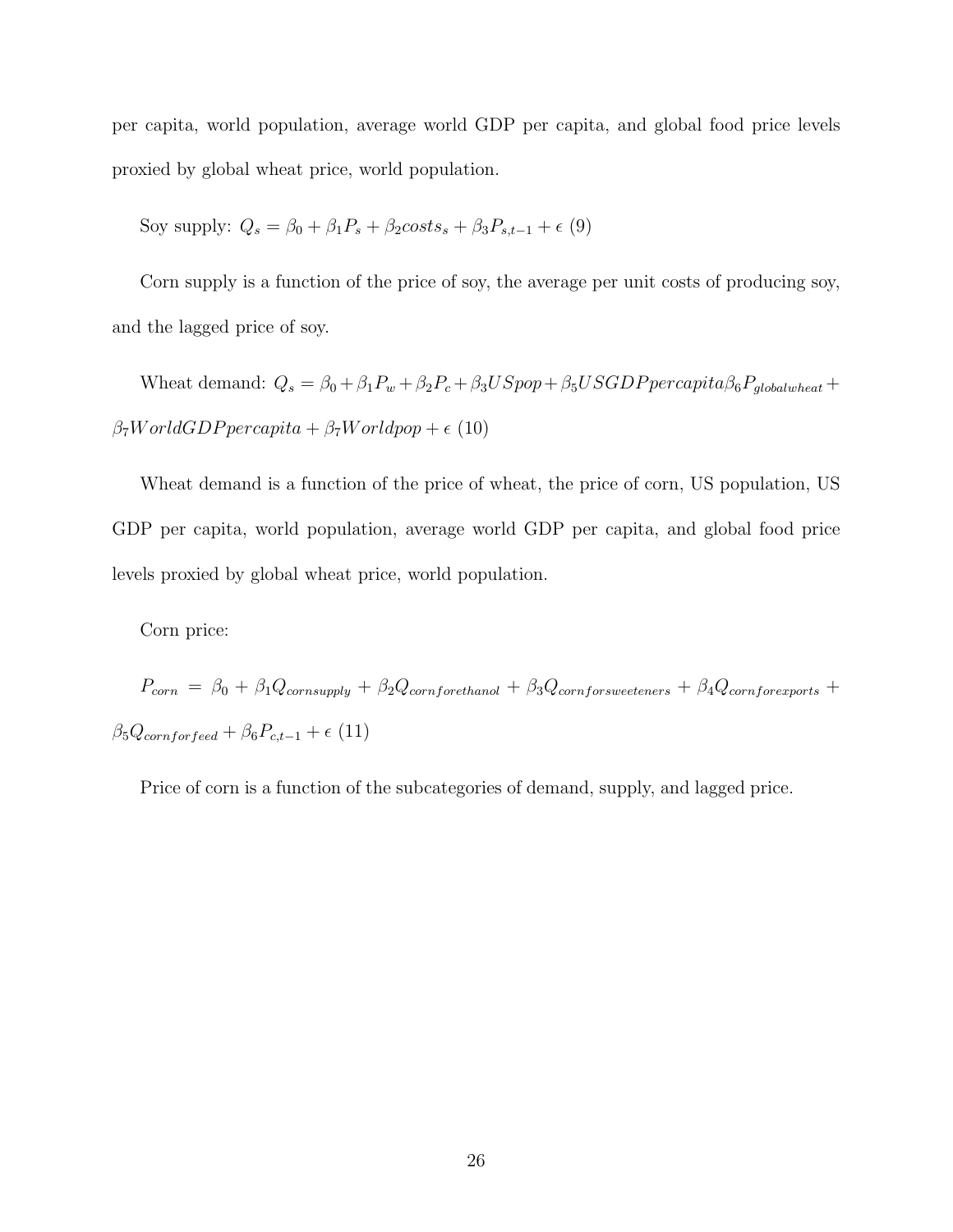### 6 Results

See table 2, 3, and 4.

### 6.1 Ethanol

Price does not seem to have a significant effect on the quantity of corn demanded for ethanol. An increase in the flex fuel mandate by 1 million gallons increases the demand for corn ethanol by 0.00566% on average ceteris paribus. The estimated coefficient for the linear time trend indicates that the quantity of ethanol demanded increased 6.53% annually, on average ceteris paribus. Gasoline quantity was not significant, but a 1% increase in gasoline price increased the quantity demanded for ethanol by 0.42% on average ceteris paribus.

#### 6.2 Exports

This model estimates the elasticity of demand for corn exports to be insignificant. No other variables seem to be significant, and the regression has a low R-squared value of 0.1716.

#### 6.3 Feed

The model estimates the elasticity of demand for corn for animal feed to be -0.20, on average ceteris paribus. An increase in the number of pounds of pork produced by 1% decrease the demand for feed by 0.20% on average ceteris paribus. An increase in the quantity of soy by 1% decreases the demand for feed by .11% on average ceteris paribus.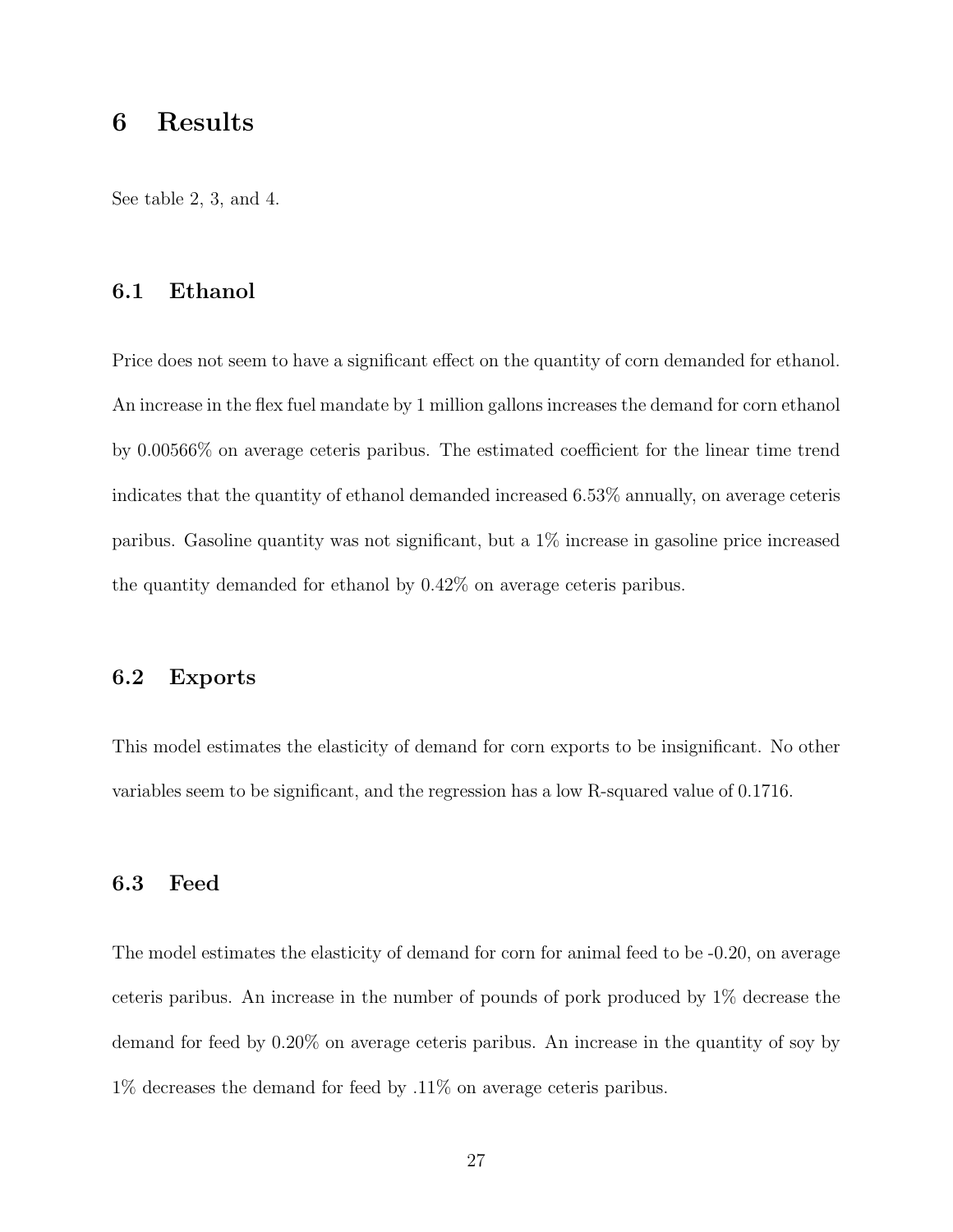### 6.4 Sweetener

The model estimates the elasticity of demand for corn for sweeteners to be -0.20, on average ceteris paribus. No other variables were significant.

#### 6.5 Pork

This model estimates that an increase in the price of corn by 1% increases the price of pork by 0.19% on average ceteris paribus. Unexpectedly, the supply model for pork predicts that the quantity of pork produced will decrease by 1.68% for every 1% increase in pork price. This result is probably due to the complex nature of the pork market that was oversimplified by this paper's models.

### 6.6 Soy

This model estimates that an increase in the price of corn by 1% will increase the price of soy by 0.45% on average ceteris paribus.

### 6.7 Wheat

This model estimates that an increase in the price of corn by 1% will increase the price of wheat by  $0.11\%$  on average ceteris paribus.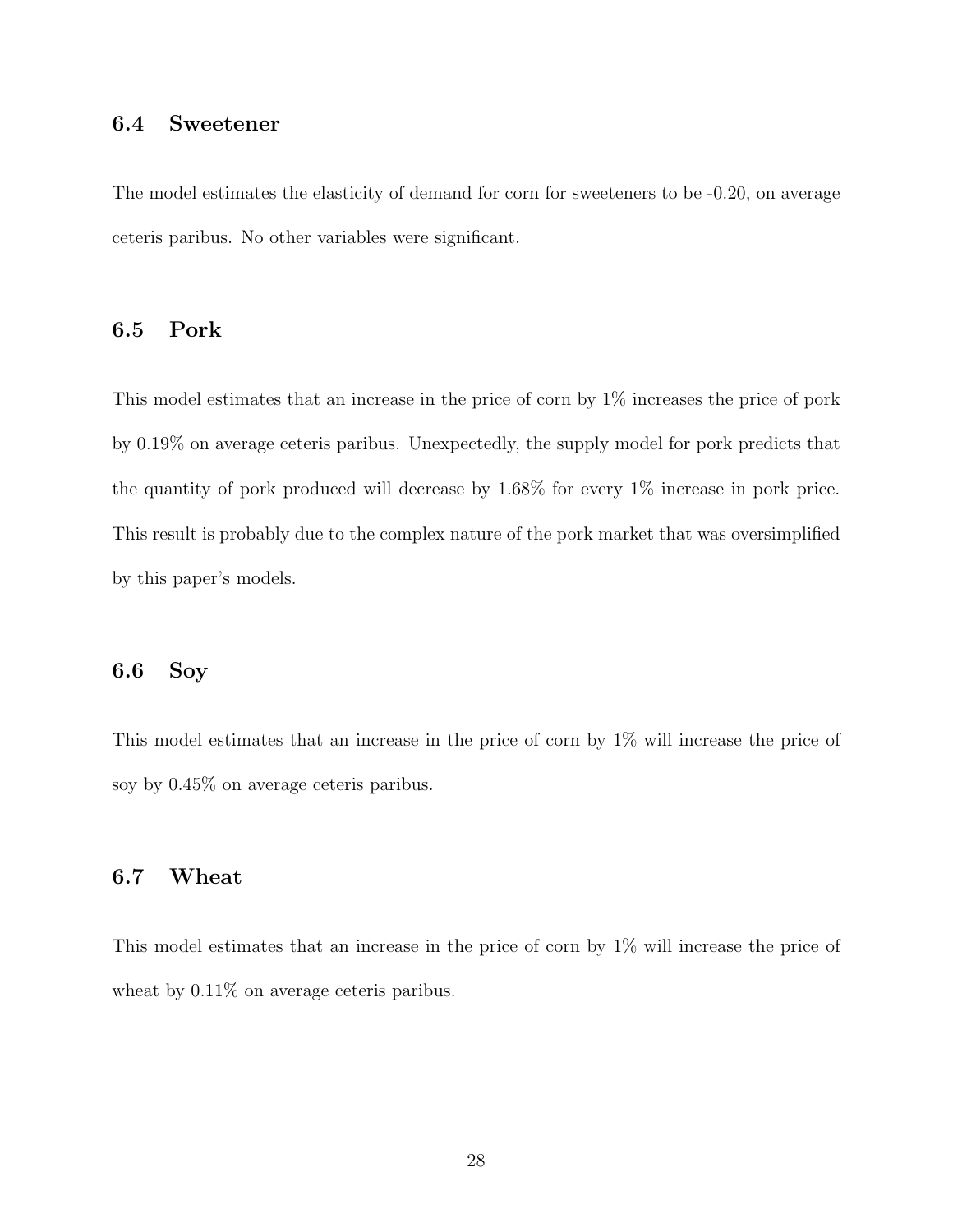### 6.8 Price

This model estimates that an increase in the quantity of corn supplied by 1% decreases the price of corn by 0.48%, on average ceteris paribus. An increase in the demand for corn for ethanol by 1% increases the price of corn by 0.25%, on average ceteris paribus. An increase in the demand for corn for exports by  $1\%$  increases the price of corn by  $0.25\%$  on average ceteris paribus. An increase in the demand for corn for sweeteners is not significant. An increase in the demand for corn for feed by 1% decreases the price of corn by 1.83% on average ceteris paribus, which is unexpected. An increase in the price of corn by 1% last year increase the price of corn this year by 0.38% ceteris paribus.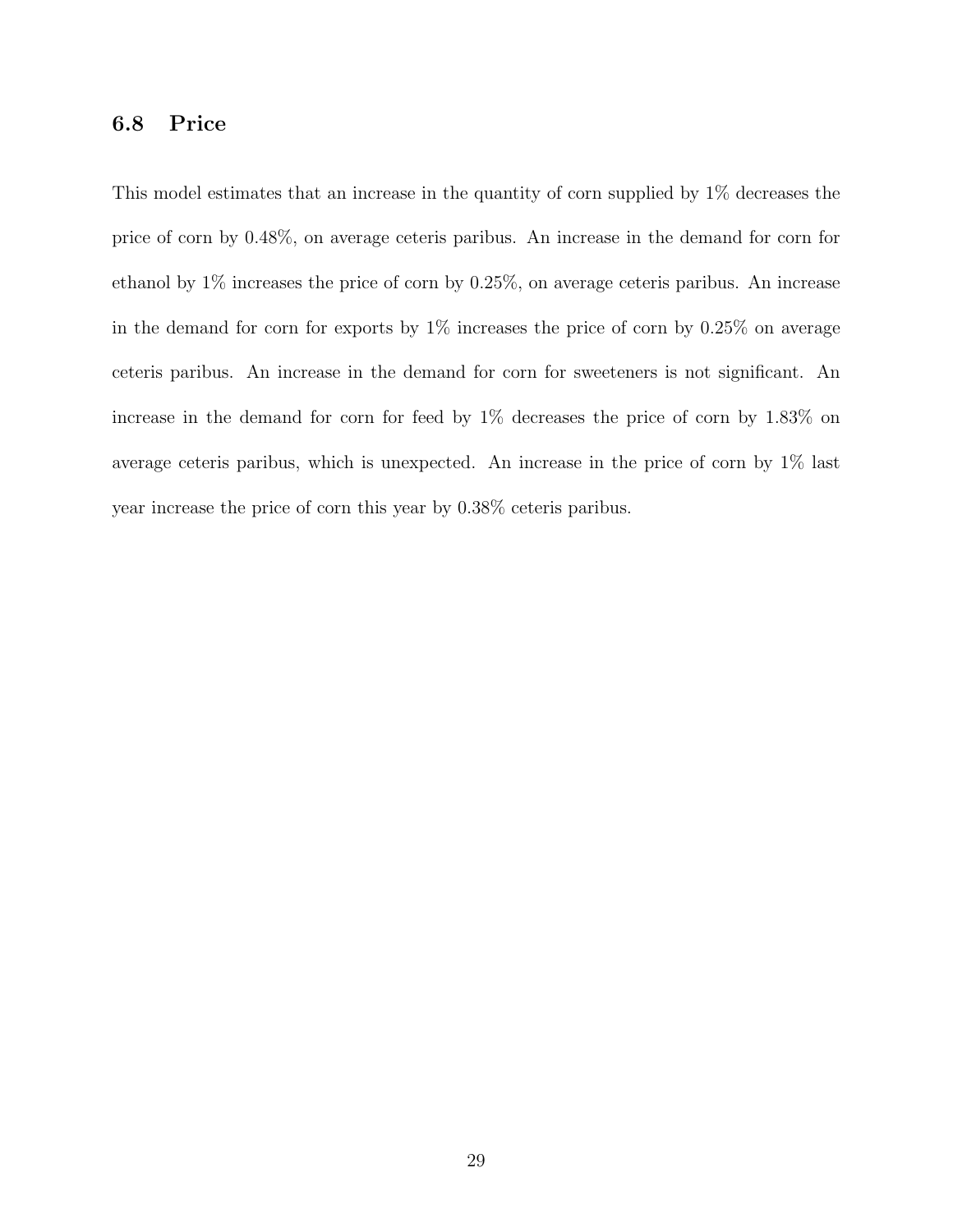### 7 Conclusion

The goal of this paper was to estimate the effects that ethanol production and various ethanol policies have on the price of corn and other agricultural goods. Both models are designed to estimate elasticities, and some selected results are summarized by Table 4.

This paper predicts that both the RFS mandate and the production of ethanol in general have had a significant and large impact on food prices. The prices of the agricultural products investigated have in fact increased significantly in the last decade with the exception of pork. (It is interesting to note that pork was the most problematic of the foodstuffs to model). Several predicted price changes are included in Table 4. Since 2000, looking only at the change in ethanol production, predicts a higher change in corn price and pork price and a lower change in wheat price than what really occurred. Since 2005, it predicts a smaller changes in price than what really occurred, with the exception of pork. Unexpectedly, the effect estimated from the RFS mandate is larger than the effect estimated for the change in quantity of corn for ethanol. Obviously, a lot in the world did change within this time period, such as fuel prices and technology, so the and it is worth noting that a general downwards trend in food prices existed before the ethanol fuel boom (Graph 5). Overall, the model predicts large and significant changes in food prices due to ethanol production.

The consequences of food price increases can be widespread. Food is usually an inferior good, the poor spend a higher percentage of their wealth on food than the rich. Subsidizing ethanol would have a regressive effect on the welfare of the poor through increases in food prices. More alarmingly, changes in world food prices are often correlated with political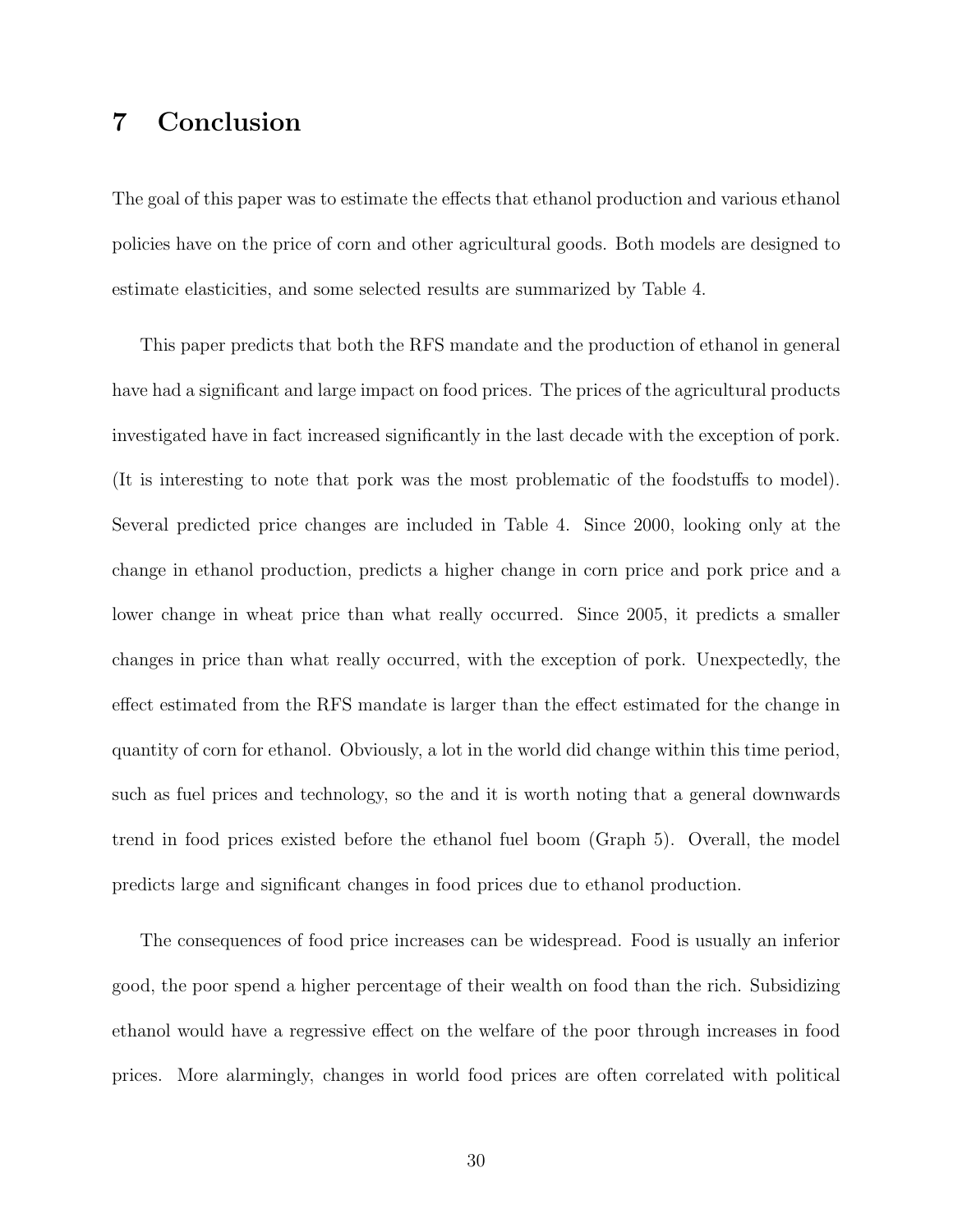unrest. As one of the world's largest agricultural economies and agricultural exporters, US food prices will have an effect on global food prices with potentially alarming effects around the world.

This paper's attempt to model ethanol price effects was not without problems. As corn and other agricultural products are produced on a yearly cycle, the frequency of the data was restricted to yearly observations. Also, as the production of ethanol is a recent development, the models were limited to recent years for their observations. With very few observations, the ability to develop sophisticated models is somewhat limited. Within the models, some variables were not significant and there were unexpected results for corn sweetener demand and the pork price elasticity of supply. However, for the main focus of this paper, namely cross price elasticities and the effects of ethanol production and the RFS mandate on food prices, the results are significant and the expected sign.

The pros and cons of corn ethanol production as an alternative energy source are complex. Environmentally, ethanol production is more renewable and more green than fossil fuels, although it is far from perfect. Politically, ethanol allows politicians to satiate agricultural lobbies and promote energy independence. However, the economic consequences of ethanol production on food prices are a serious issue. Food prices will increase with ethanol production. While ultimately, politics must decide the weights placed on the different costs and benefits of ethanol policy, its effects on food prices must not be ignored.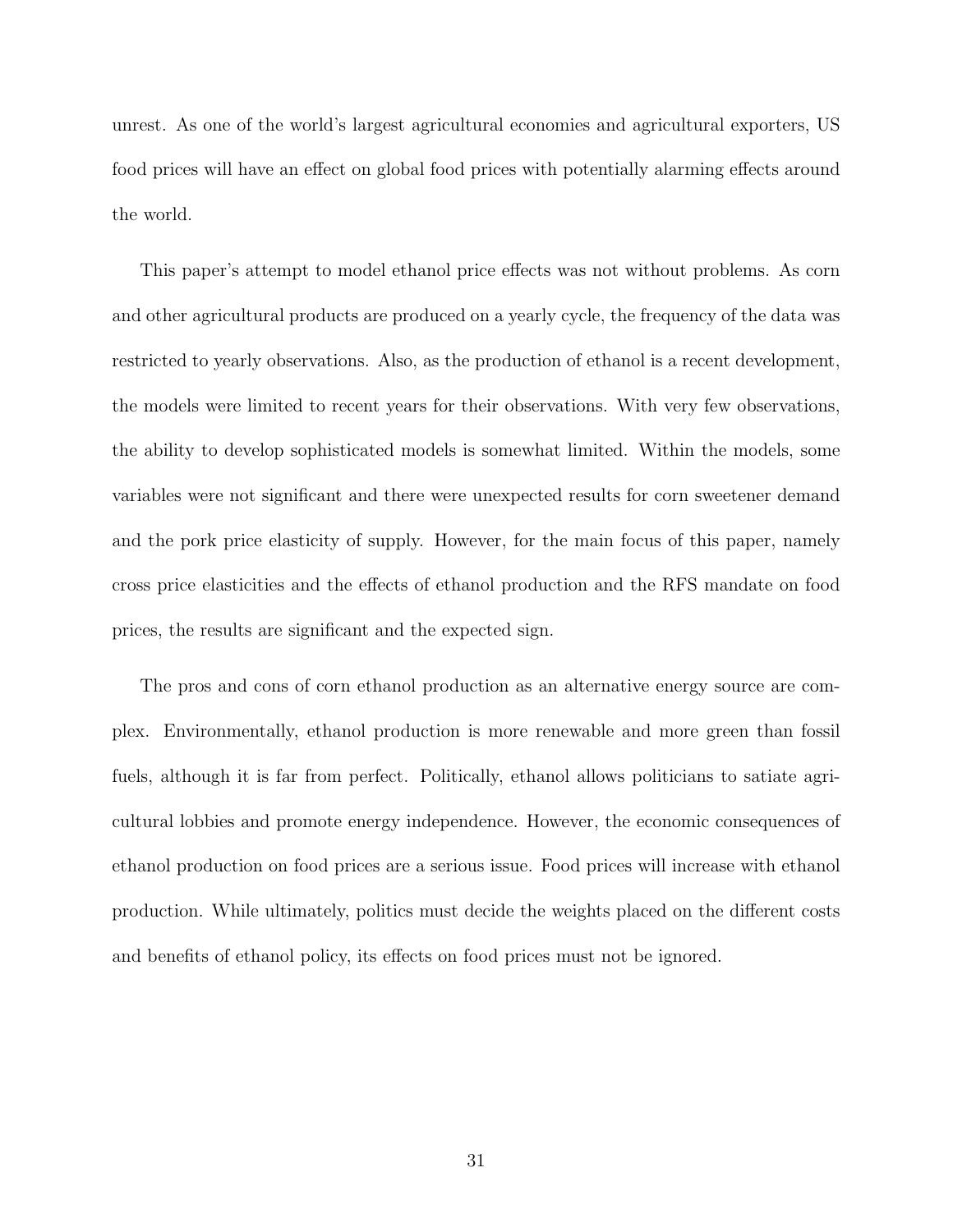### 8 Works Cited

Chakravorty, Ujjayant, et al. 2012. "Do Biofuel Mandates Raise Food Prices?."

- Epple, Dennis, and Bennett T. McCallum. 2005. "Simultaneous Equation Econometrics: The Missing Example." Tepper School of Business. Paper 111. http://repository.cmu.edu/tepper/111.
- Fortenbery, T. Randal and Hwanil Park. April 2008. "The Effect of Ethanol Production on the U.S. National Corn Price." University of Wisconsin-Madison Department of Agricultural and Applied Economics. Staff Paper No. 523.
- Gustafson, Cole R. October 2002. "Potential Corn Acreage Expansion for Ethanol Production: Western North DakotaMinot." Department of Agribusiness and Applied Economics Agricultural Experiment Station. *Agribusiness and Applied Economics* October 2002 Miscellaneous Report No. 193.
- McAloon, Andrew, Frank Taylor, Winnie Yee, Kelly Ibsen, and Robert Wooley. (2000). "Determining the Cost of Producing Ethanol from Corn Starch and Lignocellulosic Feedstocks - A Joint Study Sponsored by: U.S. Department of Agriculture and U.S. Department of Energy." National Renewable Energy Laboratory.
- Rask, Kevin N. 1998. "Clean air and renewable fuels: the market for fuel ethanol in the US from 1984 to 1993." *Energy Economics* 20 (1998) 325-245.
- Roy, Sujit K. and M. Edwin Ireland. August 1975. "An Econometric Analysis of the Sorghum Market." *American Journal of Agricultural Economics*, Vol. 57, No. 3 (Aug., 1975), pp. 513-516. http://www.jstor.org/stable/1238416.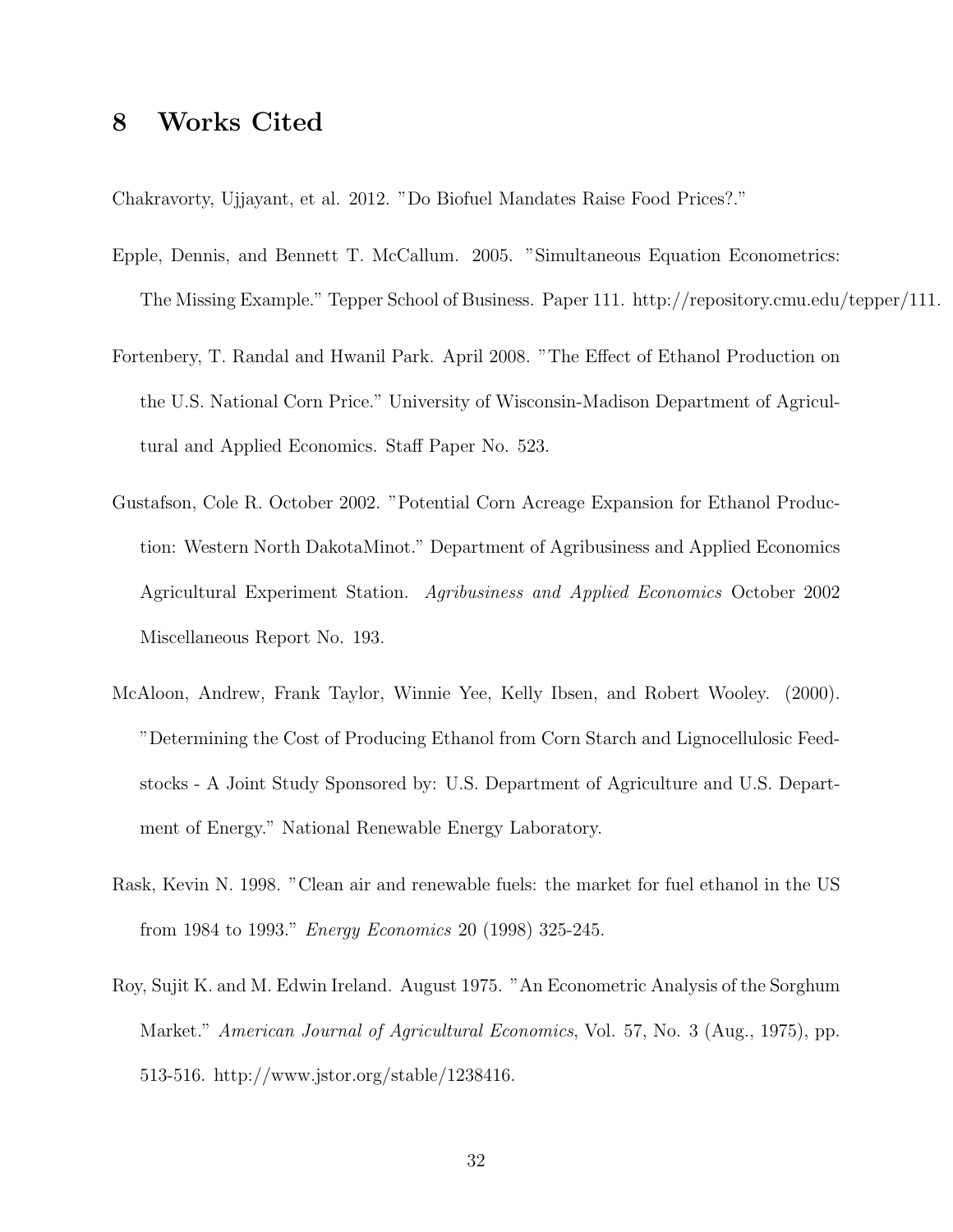- Salvo, Alberto and Cristian Huse. 2011. "Is Arbitrage Tying the Price of Ethanol to that of Gasoline? Evidence from the Uptake of Flexible-Fuel Technology." *The Energy Journal*, Vol. 32, No. 3.
- Serra, Teresa, David Zilberman, and Jos Gil. 2011. "Price volatility in ethanol markets." *European Review of Agricultural Economics* Vol 38 (2) (2011) pp. 259280.
- Serra, Teresa, David Zilberman, Jos M. Gil, and Barry K. Goodwin. 2011. "Nonlinearities in the U.S. corn-ethanol-oil-gasoline price system." *Agricultural Economics* 42 (2011) 3545.
- Zellner, Arnold and H. Theil. Jan 1962. "Three-Stage Least Squares: Simultaneous Estimation of Simultaneous Equations." *Econometrica*, Vol. 30, No. 1 (Jan., 1962), pp. 54-78. http://www.jstor.org/stable/1911287.
- Zhang, Zibin, Luanne Lohr, Cesar Escalante, and Michael Wetzstein. 2009. "Ethanol, Corn, and Soybean Price Relations in a Volatile Vehicle-Fuels Market." Energies 2009, 2, 320- 339.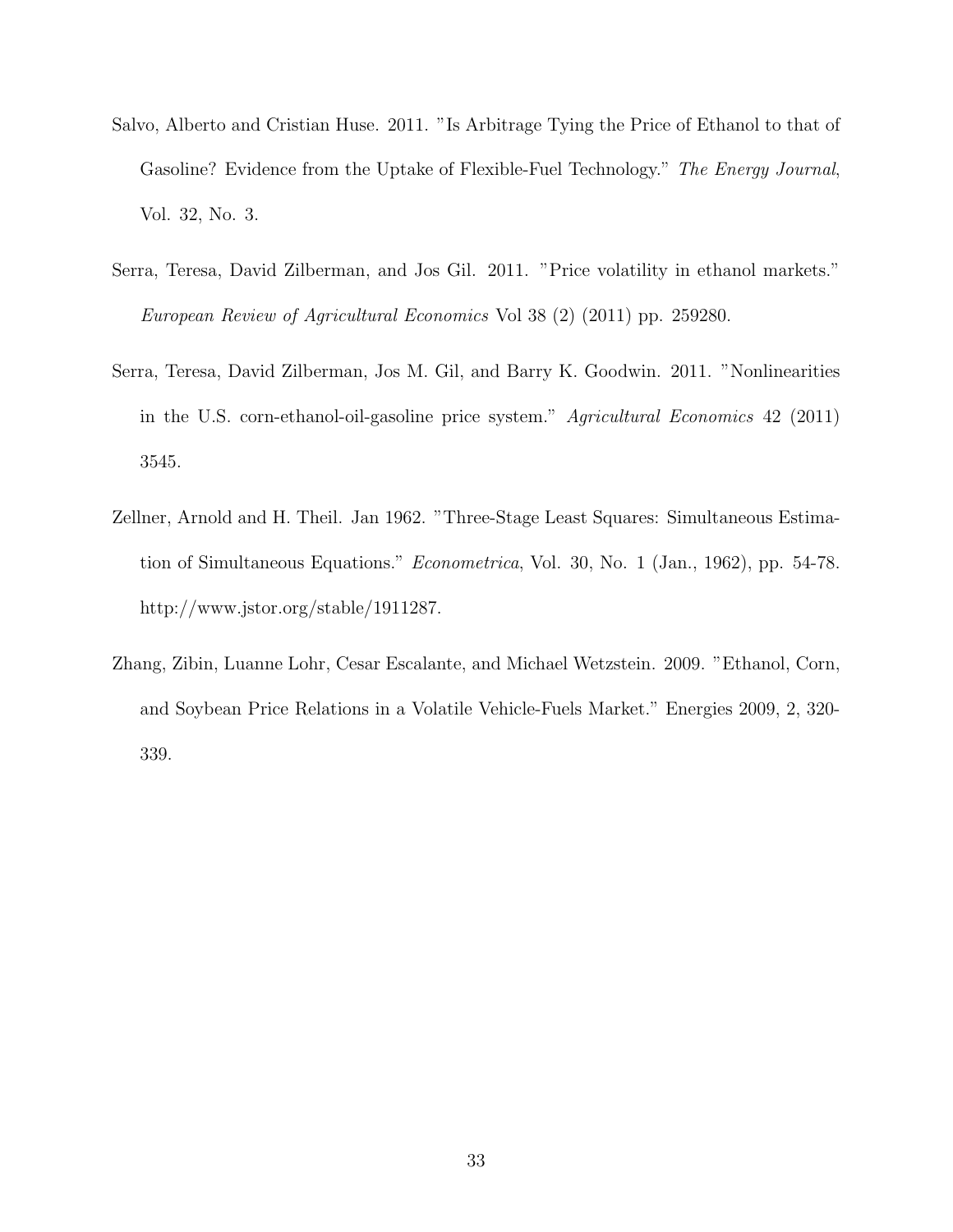### 9 Bibliography

Alternative Fuels and Advanced Vehicles Data Center. U.S. Department of Energy. http://www.afdc.energy.

- Commodity Costs and Returns Data Set. Economic Research Service. United States Department of Agriculture. http://www.ers.usda.gov/Data/CostsAndReturns/.
- 2011 Farm Subsidy Database. Environmental Working Group. http://farm.ewg.org/progdetail.php.

Data. World Bank. http://data.worldbank.org/

- Fuels and Fuel Additives. United States Environmental Protection Agency. http://www.epa.gov/otaq/fuels
- Feeds Grain Database. Economic Research Service. United States Department of Agriculture. http://www.ers.usda.gov/Data/FeedGrains/. http://www.ers.usda.gov/Data/FeedGrains.
- Foreign Exchange Rates -H.10. Statistical Releases and Historical Data. Board of the Governors of the Federal Reserve System. http://www.federalreserve.gov/releases/H10/.
- IMF Primary Commodity Prices. Data and Statistics. International Monetary Fund. http://www.imf.org/external/np/res/commod/index.aspx.

Natural Gas. U.S. Energy Information Administration. http://www.eia.gov/naturalgas/.

Nebraska Ethanol Board. http://www.ne-ethanol.org/index.htm.

- Oil Crops Yearbook Data. Economic Research Service. United States Department of Agriculture. http://www.ers.usda.gov/Briefing/SoybeansOilcrops/data.htm.
- Personal Consumption Expenditures (PCE). Federal Reserve Economic Data. St. Louis Federal Reserve. http://research.stlouisfed.org/fred2/series/PCE.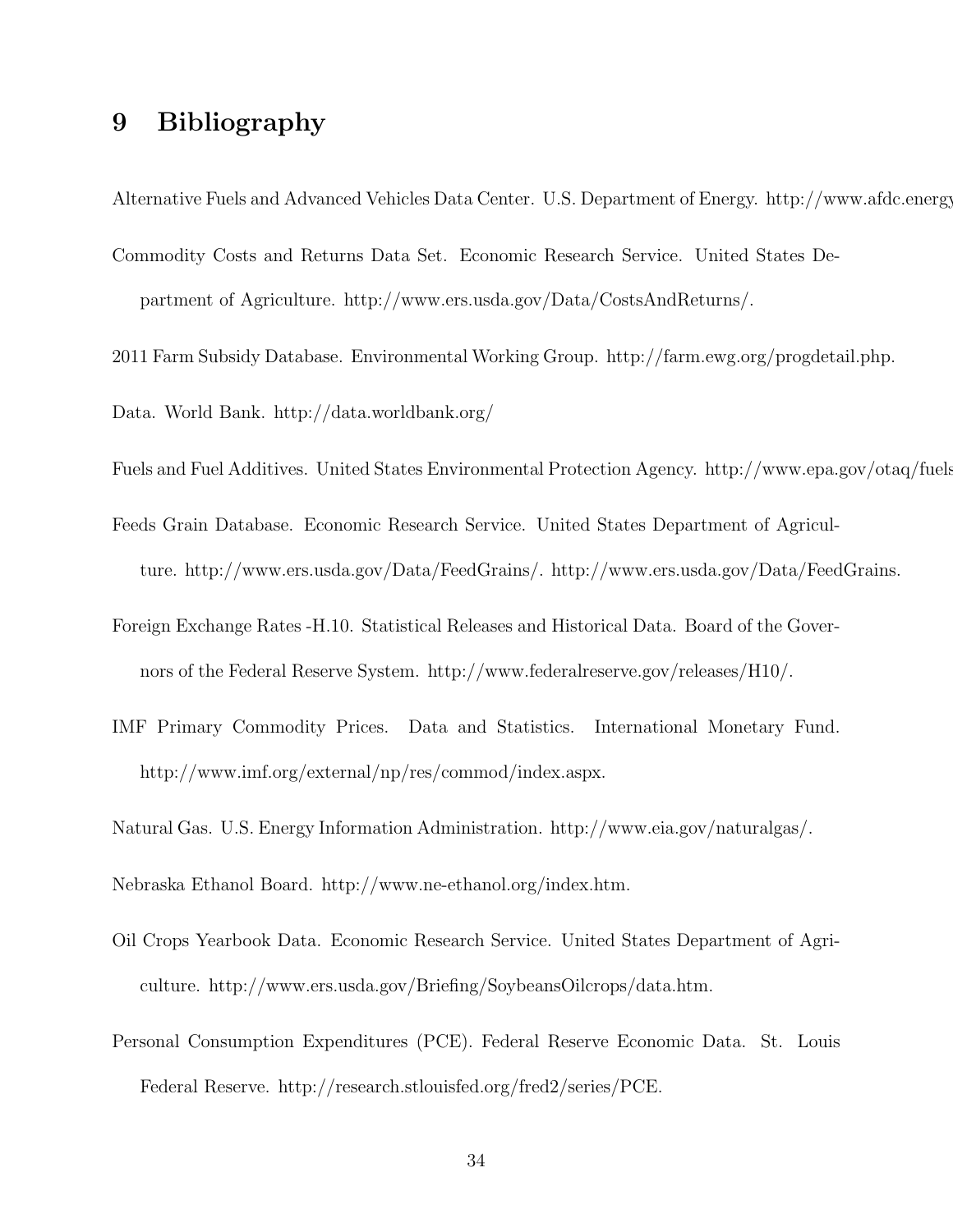- USDA ERS Meat Statistics. Economic Research Service. United States Department of Agriculture. http://www.ers.usda.gov/Data/MeatTrade/.
- Wheat Yearbook Data. Economic Research Service. United States Department of Agriculture. http://www.ers.usda.gov/Data/Wheat/.

Wooldridge, Jeffery M. 2009. *Introductory Econometrics: A Modern Approach*. 4th ed.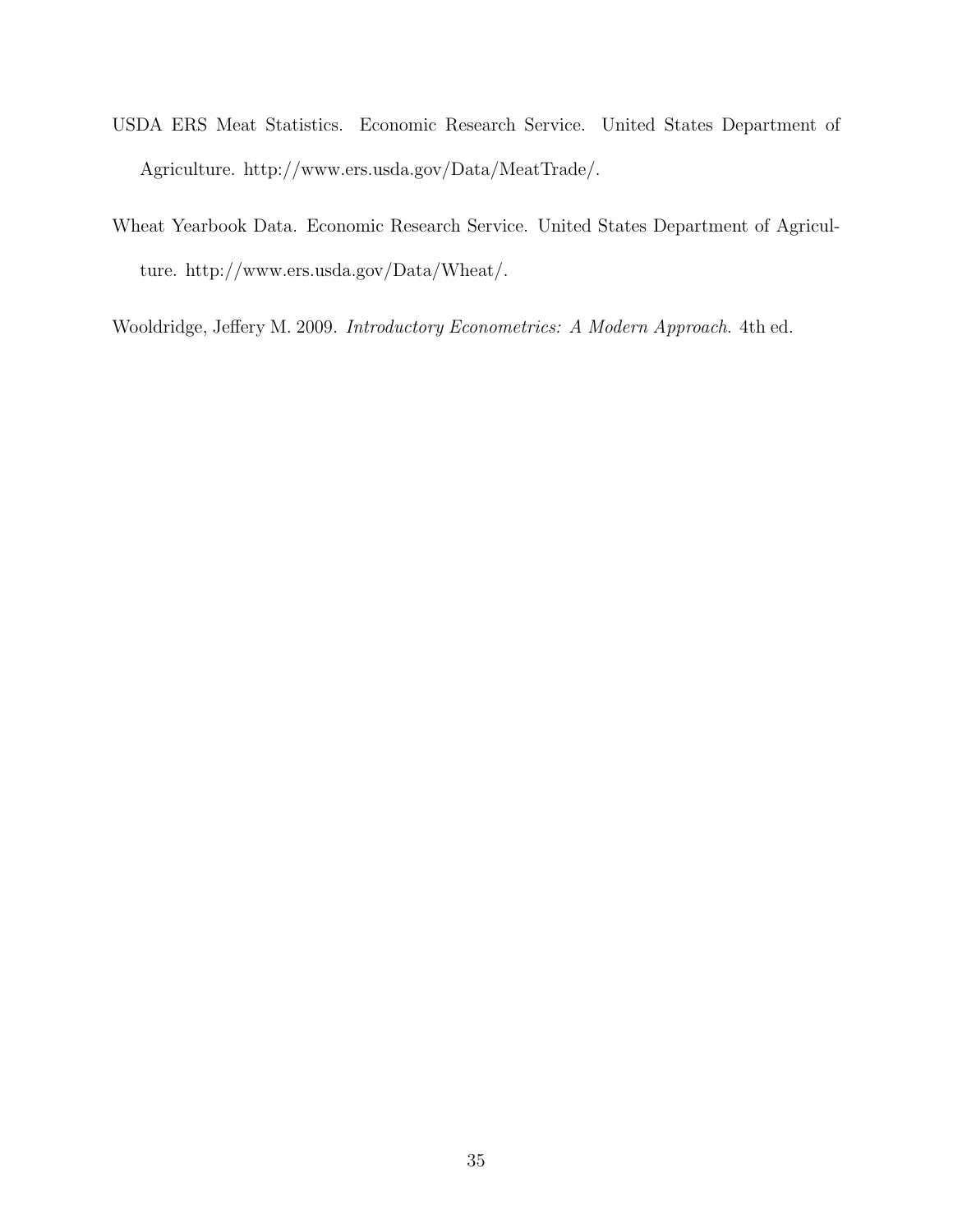### 10 Appendix

# Percent of Corn Crop Used for Ethanol .2 .4 .6 .8 1 Fraction of Corn Crop Used for Ethanol<br>2.4 6 6 Fraction of Corn Crop Used for Ethanol  $\circ$ 1980 1990 2000 2010 Year

### 10.1 Graph 1: Ethanol as Percent of Corn Crop

10.2 Graph 2: Corn Quantity and Price

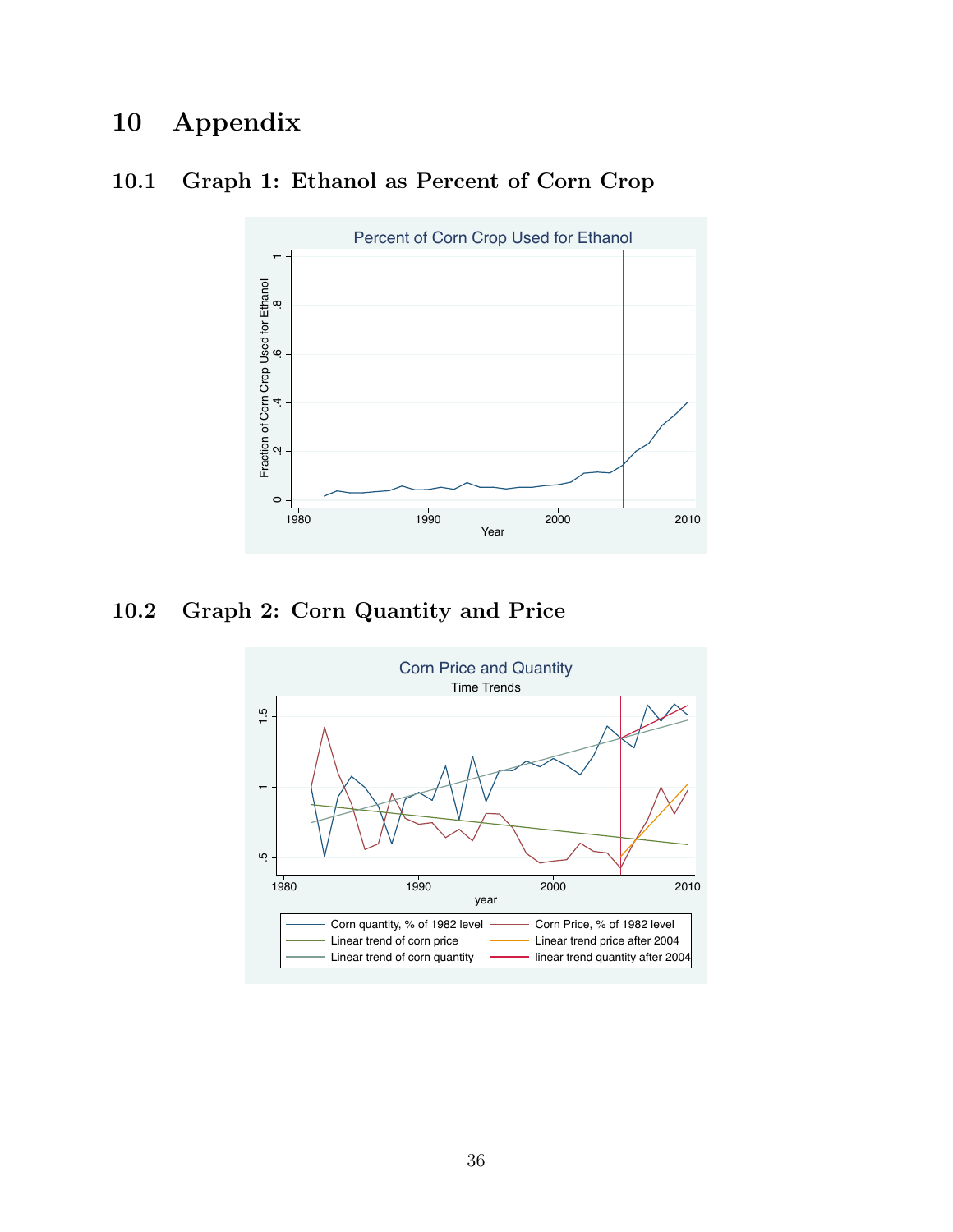### 10.3 Graph 3: Ethanol Production



10.4 Graph 4: Ethanol Price and Gasoline Price

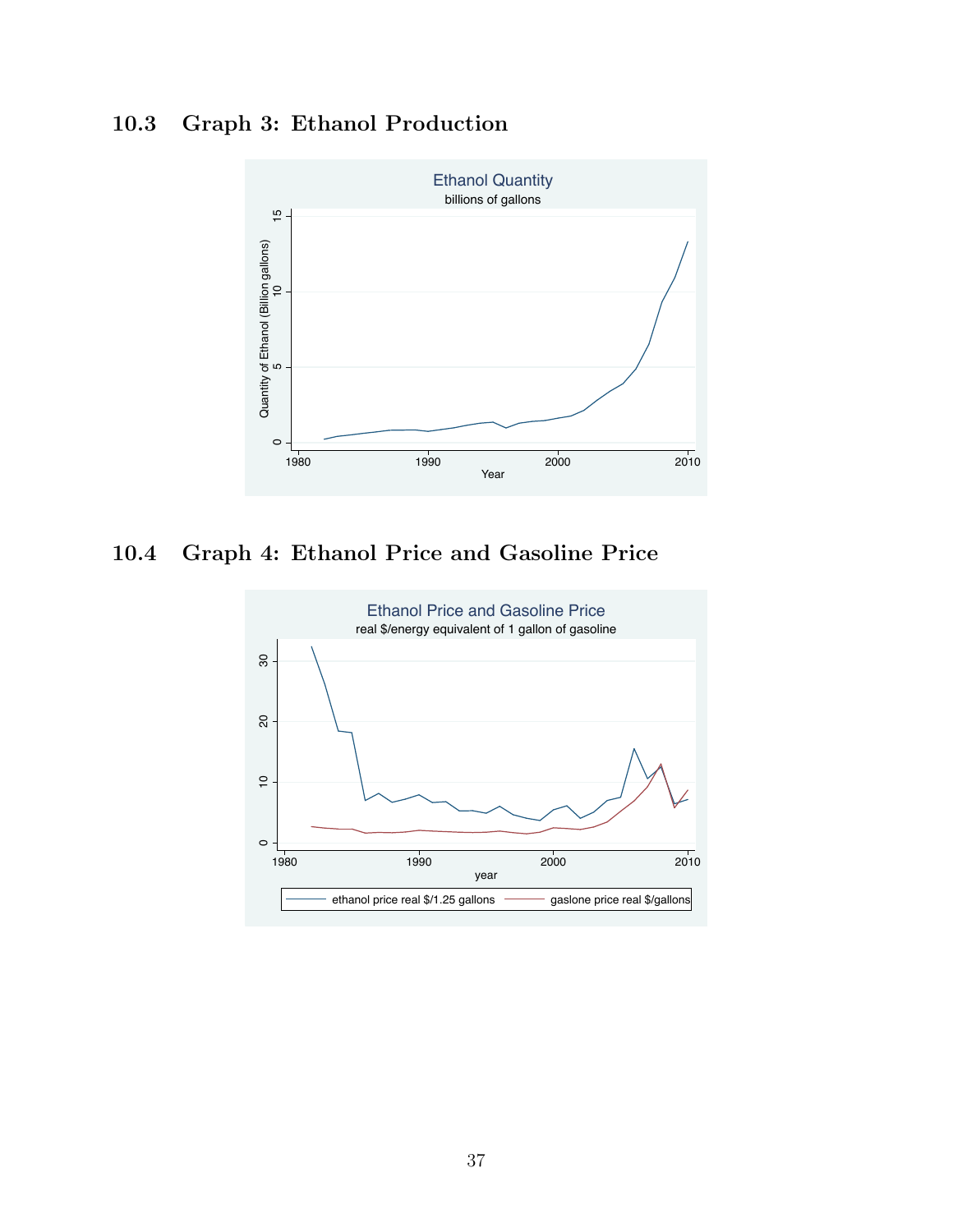### 10.5 Graph 5: Food Prices and Ethanol Production

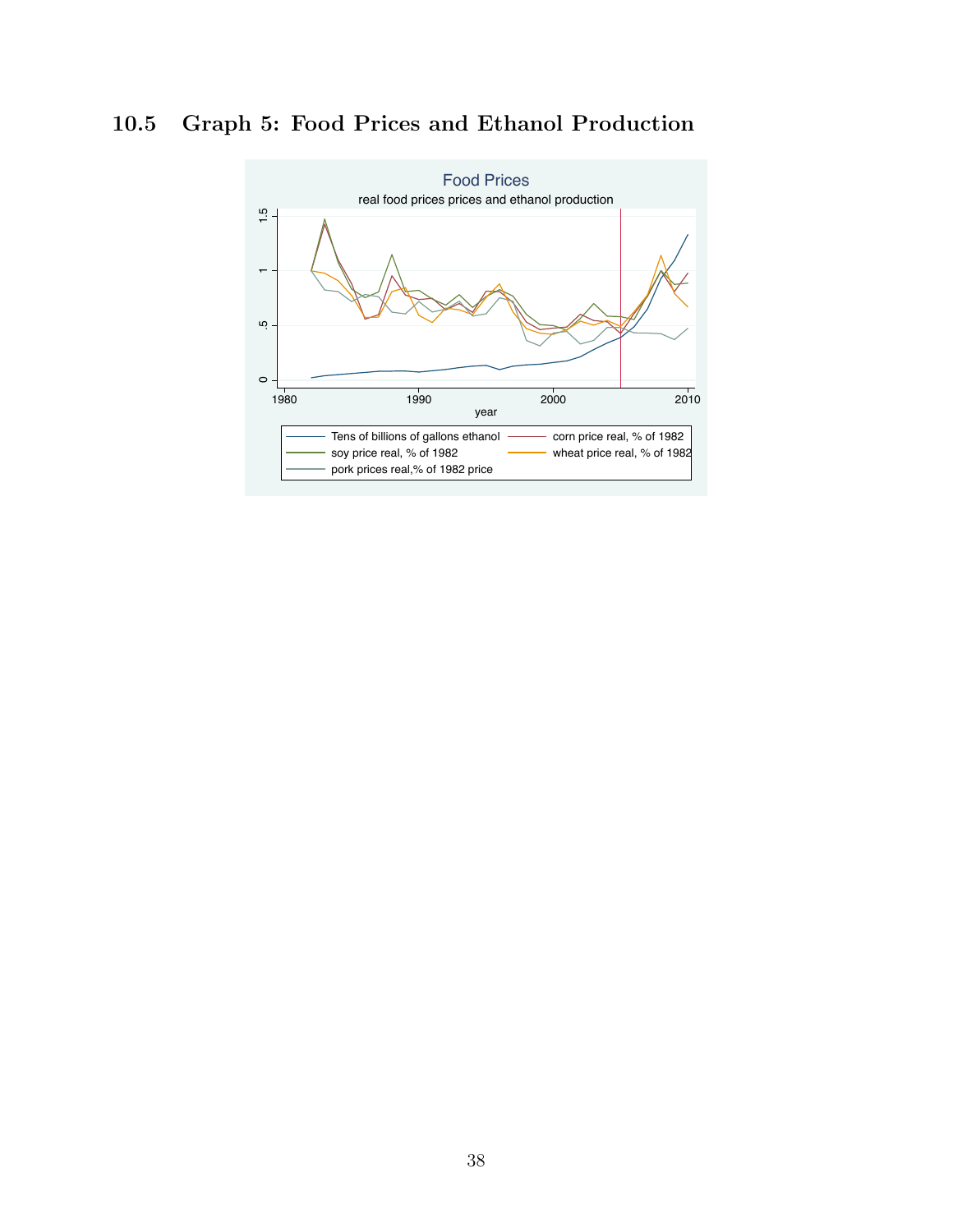| otatistic <sup>c</sup><br>.<br>م     |
|--------------------------------------|
| ۵<br>vaetuun<br><u>ווווווו.</u><br>ζ |
| $\mathbf i$                          |
| Table                                |
| 10.6                                 |

| Summary     |  |
|-------------|--|
| $\mathbf i$ |  |
| Table       |  |
|             |  |

| Variable                                     | Obs                 | Mean       | Std. Dev. | Min         | Max      |
|----------------------------------------------|---------------------|------------|-----------|-------------|----------|
| Corn production                              | 36                  | 9.042442   | 2618612   | 8.33669     | 9479746  |
| Corn price                                   | 36                  | 1.20249    | 4049191   | 5538843     | 2.066173 |
| corn stocks<br>$\overline{\text{Change}}$ in | 35                  | 7.723041   | .7429203  | 4.421247    | 8.515456 |
| Corn used for ethanol                        | $\overline{31}$     | 6.300804   | 1.133663  | 3.555348    | 8.521427 |
| Corn exports                                 | 36                  | 7.530943   | .1585803  | 7.112598    | 7.798688 |
| Corn used for sweeteners                     | $\overline{\Omega}$ | 6.019477   | 3322469   | 5.105946    | 6.313414 |
| Corn for feed                                | 36                  | 8.481727   | 1547561   | 8.18361     | 8.721778 |
| of production<br>Corn costs                  | 36                  | 1.328463   | 3506854   | .7833714    | 2.014134 |
| Pork quantity                                | 36                  | 9.737455   | 1827903   | 9.333884    | 10.05822 |
| Pork price                                   | 29                  | $-5512947$ | 3155207   | $-1.120815$ | .0374475 |
| of production<br>Pork costs                  | 27                  | 4.249107   | 2330213   | 3.845776    | 4.795076 |
| $\lesssim$<br>Soy quantit                    | 36                  | 7.719388   | 2420279   | 7.161318    | 8.119402 |
| Soy price                                    | 36                  | 2.145504   | 3981351   | 1.498011    | 2.997784 |
| Soy costs of production                      | 36                  | 1.845687   | 3420899   | 1.362175    | 2.517361 |
| Wheat quantity                               | 36                  | 7.704786   | .1264124  | 7.381427    | 7.932132 |
| $\overline{\text{W}}$ heat price             | 36                  | 1.56423    | 3625425   | 9927821     | 2.395307 |
| Wheat total costs of production              | 36                  | 1.437092   | 5059874   | 8827536     | 3.2954   |
| US population                                | 36                  | 19.37136   | 1118696   | 19.19066    | 19.54902 |
| capita<br>US gdp per                         | 36                  | 10.05399   | 5371879   | 8.925249    | 10.76212 |
| World gdp                                    | 36                  | 30.71204   | 6737499   | 29.38907    | 31.77612 |
| RFS mandate quantity                         | ೫                   | 1119.444   | 3073.557  |             | 12100    |
| Linear time trend                            | 36                  | 18.5       | 10.53565  |             | 36       |
| Sugar price                                  | 36                  | 4.020926   | 2100445   | 3.773679    | 4.749242 |
| Real interest rate                           | 36                  | 5.016975   | 3.83172   | $-1.449408$ | 22.91211 |
| World wheat prices                           | 31                  | 208.9741   | 64.26021  | 125.0614    | 380.6453 |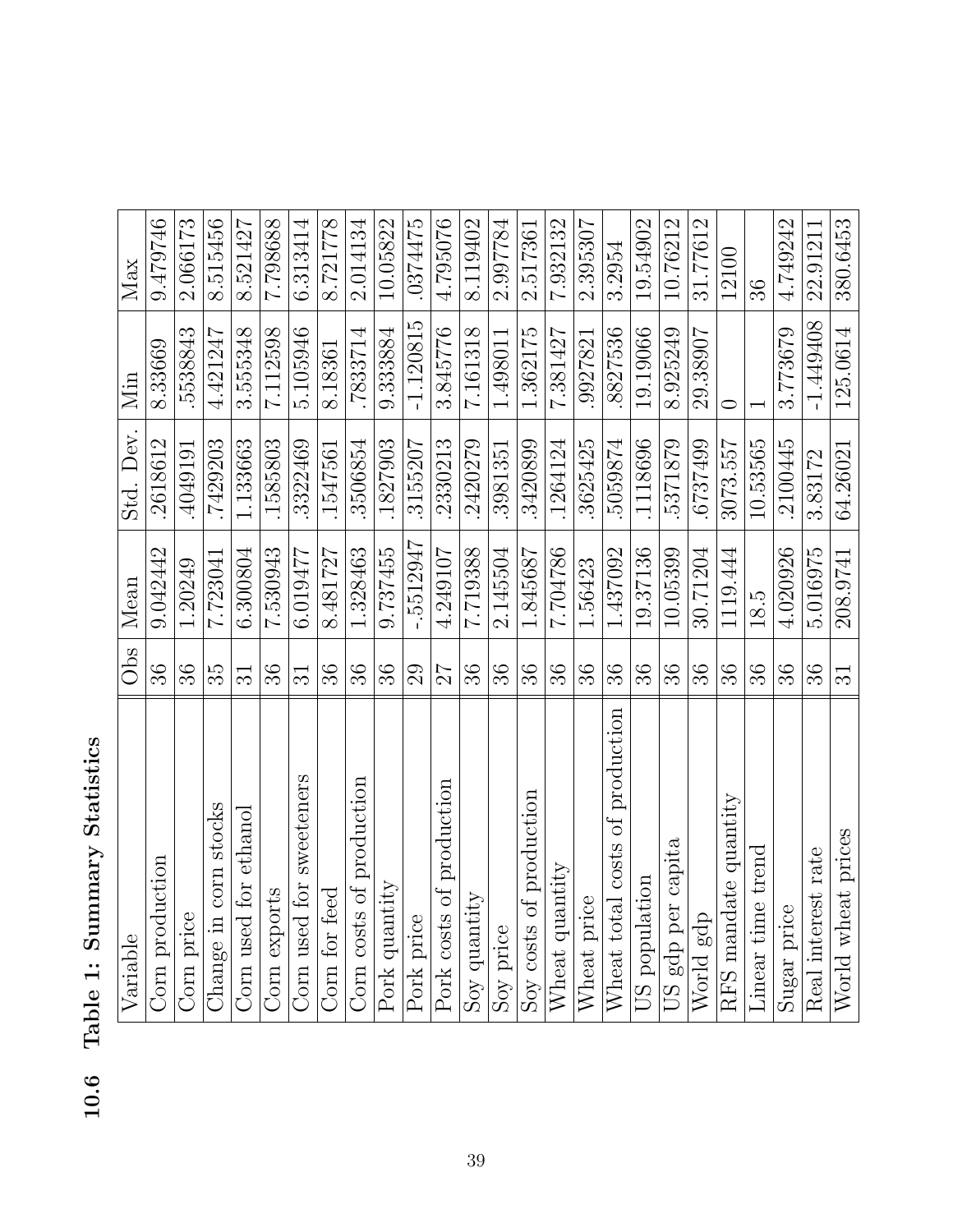|   | corn-price<br>(12)                                  | $0.378***$<br>(0.115)                                                                                                                                                                                                                                                                                                                                                                                                                                                                                                                                                                                       | $0.\overline{800}$                                                  |                                                                          |
|---|-----------------------------------------------------|-------------------------------------------------------------------------------------------------------------------------------------------------------------------------------------------------------------------------------------------------------------------------------------------------------------------------------------------------------------------------------------------------------------------------------------------------------------------------------------------------------------------------------------------------------------------------------------------------------------|---------------------------------------------------------------------|--------------------------------------------------------------------------|
|   | wheat-quantity                                      | $\begin{smallmatrix} -0.0294\\ (0.0935)\\ (0.453^{***}\\ -0.453^{***}\\ (0.112)\\ (0.507^{***}\\ 0.507^{***}\\ \end{smallmatrix}$<br>$7.589***$<br>***9.837                                                                                                                                                                                                                                                                                                                                                                                                                                                 | $0.\overline{5}70$                                                  |                                                                          |
|   | wheat-price<br>$\left(10\right)$                    | $\begin{smallmatrix} -0.121 \\ -0.139 \\ -0.139 \\ -0.1321^{*}\\ -0.047 \\ -0.0473 \\ -0.0444 \\ -0.0444 \\ -0.0444 \\ -0.0444 \\ -0.0344 \\ -0.0344 \\ -0.0344 \\ -0.034 \end{smallmatrix}$<br>$-0.111**$<br>(0.0504)<br>$\begin{array}{c} 0.114* \\ (0.0653) \end{array}$<br>$-37.86^*$<br>(20.25)                                                                                                                                                                                                                                                                                                        | 0.974                                                               |                                                                          |
|   | soy-quantity<br>ತಿ                                  | $0.703***$<br>$8.984***$<br>(0.142)<br>$-0.0454$<br>$(0.101)$<br>$\begin{pmatrix} 0.116 \\ 0.0301 \\ 0.0748 \end{pmatrix}$                                                                                                                                                                                                                                                                                                                                                                                                                                                                                  | 0.780                                                               |                                                                          |
|   | soy-price<br>$\circ$                                | $-0.694***$<br>(0.171)<br>$0.455***$<br>$\begin{array}{l} 0.774^{***} \\[-2pt] 0.274) \\[-2pt] 0.318^{**} \\[-2pt] 0.318^{**} \\[-2pt] 0.671) \\[-2pt] 0.671) \\[-2pt] 0.690 \\[-2pt] 0.122^{**} \\[-2pt] 0.24^{**} \\[-2pt] 0.24^{**} \\[-2pt] 0.216) \end{array}$<br>(0.147)<br>$\left( \frac{21.18}{42.61} \right)$                                                                                                                                                                                                                                                                                      | $0.\overline{3}\overline{3}2$                                       |                                                                          |
|   | pork-price<br>C                                     | $-1.685***$<br>(0.314)<br>$-0.431***$<br>$(0.160)$<br>$0.265***$<br>$0.0983$<br>$17.68***$<br>(3.504)<br>$\begin{array}{c} 0.193^* \\ (0.110) \end{array}$                                                                                                                                                                                                                                                                                                                                                                                                                                                  | 0.782                                                               |                                                                          |
|   | pork <sub>-quantity</sub><br>ି                      | $-34.39***$<br>$-0.113***$<br>$\begin{smallmatrix} 0.240^{***} \\ 0.0731 \\ -1.266 \\ -0.0447 \\ 0.0447 \\ -0.0251 \\ -0.0251 \\ -0.03^{***} \\ -0.0383 \\ -0.032 \\ \end{smallmatrix}$                                                                                                                                                                                                                                                                                                                                                                                                                     | $^{26}_{0.978}$                                                     |                                                                          |
|   | corn_supply<br>ତି                                   | $-0.685***$<br>$(0.223)$<br>$0.199$<br>$(0.148)$<br>$^{9.851***}_{(0.167)}$<br>$\frac{-0.179}{(0.213)}$                                                                                                                                                                                                                                                                                                                                                                                                                                                                                                     | 0.471                                                               | Standard errors in parentheses<br>*** $p<0.01$ , ** $p<0.05$ , * $p<0.1$ |
|   | corn_for_sweetener<br>$\widehat{E}$                 | $-0.196***$<br>(0.0685)<br>$\begin{array}{c} 0.00000 \\ 0.00000 \\ 0.00000 \\ 0.00000 \\ 0.00000 \\ 0.00000 \\ 0.00000 \\ 0.00000 \\ 0.00000 \\ 0.00000 \\ 0.00000 \\ 0.00000 \\ 0.00000 \\ 0.00000 \\ 0.00000 \\ 0.00000 \\ 0.00000 \\ 0.00000 \\ 0.00000 \\ 0.00000 \\ 0.00000 \\ 0.00000 \\ 0.00000 \\ 0.000$<br>(26.37)                                                                                                                                                                                                                                                                                 | $0.\overline{899}$                                                  |                                                                          |
| ┪ | corn_for_exports<br>೯                               | $\frac{52}{32}$<br>$\begin{array}{c} 0.385 \\ 0.355 \\ 0.673 \\ -0.673 \\ -1.767 \\ -0.457 \\ -0.286 \\ \end{array}$<br>$-0.290$<br>$(0.249)$<br>$^{17}_{24}$                                                                                                                                                                                                                                                                                                                                                                                                                                               | $0.\overline{172}$                                                  |                                                                          |
|   | corn_for_feed<br>$\stackrel{.}{\scriptstyle{\sim}}$ | $-0.204***$<br>$3.963***$<br>$\begin{array}{c} -0.110^{**} \\ (0.0502) \\ 0.511^{**} \\ (0.0700) \end{array}$<br>(0.0489)                                                                                                                                                                                                                                                                                                                                                                                                                                                                                   | $0.\overline{882}$                                                  |                                                                          |
|   | $_{\rm corn-for-ethanol}^{(1)}$                     | $\begin{array}{c} -0.184 \\ -0.182 \\ 0.0322 \\ -0.0123 \\ 5.66 \\ -0.0163 \\ 0.0163 \\ -0.0163 \\ -0.0163 \\ -0.0053 \\ -0.0053 \\ -0.0053 \\ -0.0002 \\ \end{array}$<br>(12.874)                                                                                                                                                                                                                                                                                                                                                                                                                          | $\frac{26}{0.973}$                                                  |                                                                          |
|   | S<br>VARIABLE                                       | Wheat costs of production<br>Corn used for sweeteners<br>Corn costs of production<br>Pork costs of production<br>Soy costs of production<br>World GDP per capita<br>Corn used for ethanol<br>Global wheat prices<br>US GDP per capita<br>Gasoline quantity<br>World population<br>Corn production<br>Wheat quantity<br>US sugar price<br>US population<br>Gasoline price<br>RFS mandate<br>L.wheat_price<br>Pork quantity<br>Corn exports<br>Corn for feed<br>Soy quantity<br>L.pork_price<br>Wheat price<br>L.corn_price<br>Time trend<br>L.soy_price<br>Corn price<br>Pork price<br>Soy price<br>Constant | $\begin{array}{c} {\rm Observations}\\ {\rm R-squared} \end{array}$ |                                                                          |

10.7 Table 2: Regression Output 10.7 Table 2: Regression Output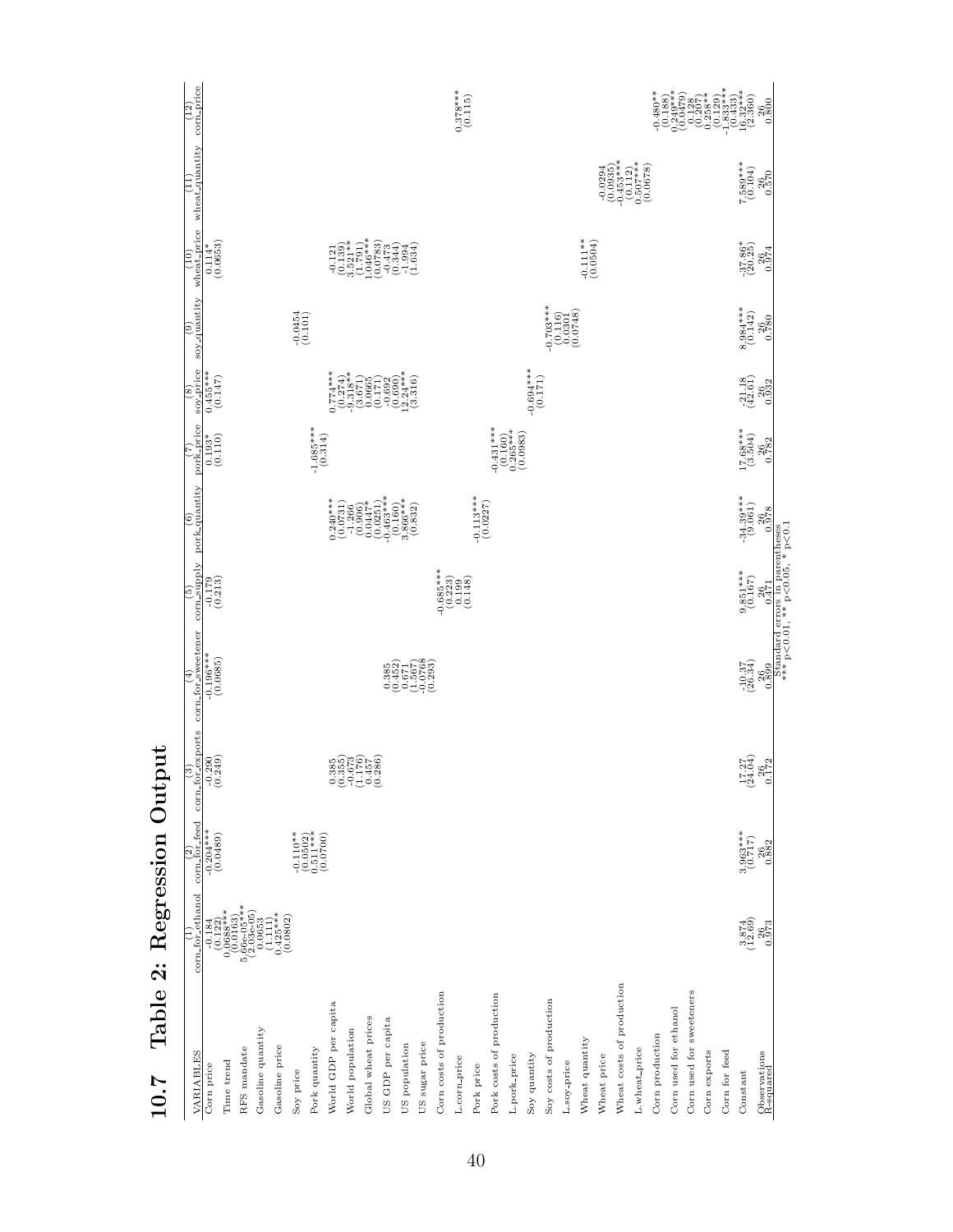| Equation            | Obs | Parms          | <b>RMSE</b> | $"R-sq"$ | chi2    | $\overline{P}$ |
|---------------------|-----|----------------|-------------|----------|---------|----------------|
| Corn for ethanol    | 26  | 5              | 1296804     | 0.9730   | 1266.26 | 0.0000         |
| Corn for feed       | 26  | 3              | .0464873    | 0.8819   | 228.24  | 0.0000         |
| Corn for exports    | 26  | $\overline{4}$ | .1484246    | 0.1716   | 12.43   | 0.0144         |
| Corn for sweeteners | 26  | $\overline{4}$ | .0666449    | 0.8994   | 286.19  | 0.0000         |
| Corn supply         | 26  | 3              | .1838797    | 0.4715   | 30.72   | 0.0000         |
| Pork demand         | 26  | 6              | .0205727    | 0.9782   | 1372.16 | 0.0000         |
| Pork supply         | 26  | $\overline{4}$ | .1374591    | 0.7821   | 112.17  | 0.0000         |
| Soy demand          | 26  | $\overline{7}$ | .0691352    | 0.9316   | 390.46  | 0.0000         |
| Soy supply          | 26  | 3              | .0960577    | 0.7801   | 100.59  | 0.0000         |
| Wheat supply        | 26  | $\overline{7}$ | .042222     | 0.9737   | 1179.92 | 0.0000         |
| Wheat demand        | 26  | 3              | .0806825    | 0.5696   | 69.08   | 0.0000         |
| Corn price          | 26  | 6              | .1269175    | 0.7996   | 158.05  | 0.0000         |

10.8 Table 3: Regression Statistics